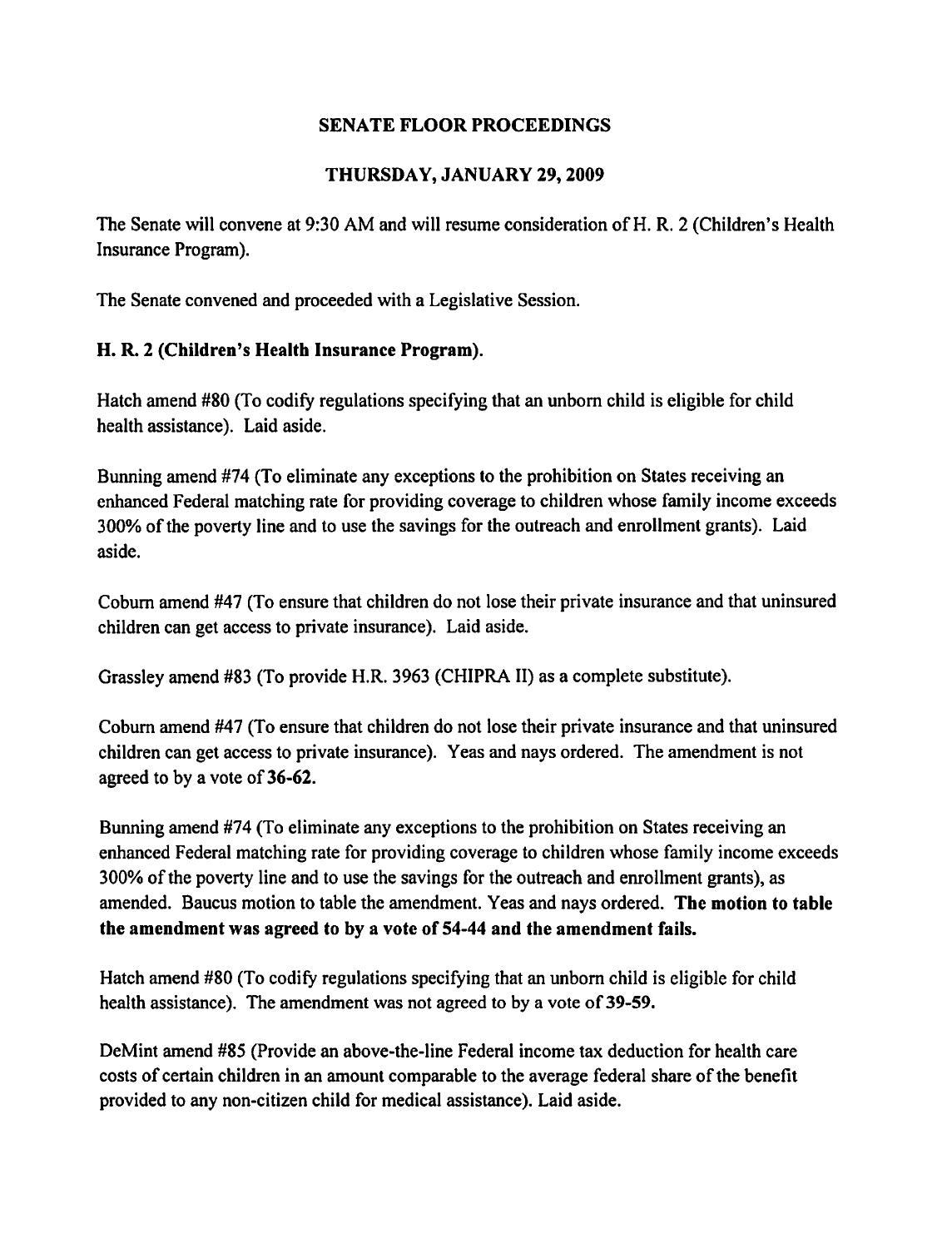Coburn amend #86 (To ensure that American children have high-quality health coverage that fits their individual needs). Laid aside.

Grassley amend #83 (To provide H.R. 3963 (CHIPRA II) as a complete substitute). The amendment was not agreed to by voice vote.

Grassley amend #71 (To extend the State Children's Health Insurance Program for 6 quarters in order to enact bipartisan, comprehensive health care reform). The amendment was not agreed to by voice vote.

Bingaman amend #63 (To clarify that new paperwork and enrollment barriers are not created in the Express Lane Enrollment option and that income may be determined by Express Lane agencies based on State income tax records or returns), as amended.

The following amendments were considered and agreed to en bloc:

Baucus amend #94 (To make a technical correction to the option to cover legal immigrant children and pregnant women).

Baucus amend #95 (To make technical corrections to a State option to provide dental-only supplemental coverage).

Baucus amend #96 (To clarify that no eligible entity that receives an outreach and enrollment grant is required to provide matching funds).

Baucus amend #97 (Making technical changes).

Agreed to en bloc by Unanimous Consent.

S. 352 (Postpones the DTV Transition Date). Agreed to by Unanimous Consent.

# H. R. 2 (Children's Health Insurance Program).

DeMint amend #85 (Provide an above-the-line Federal income tax deduction for health care costs of certain children in an amount comparable to the average federal share of the benefit provided to any non-citizen child for medical assistance). Yeas and nays ordered. The amendment is not agreed to by a vote of 40-58.

Coburn amend #86 (To ensure that American children have high-quality health coverage that fits their individual needs). Yeas and nays ordered. The amendment was not agreed to by a vote of  $36 - 62$ .

Coburn amend #50 (To restore fiscal discipline by making the Medicaid and SCHIP programs more accountable and efficient). The amendment was agreed to by voice vote.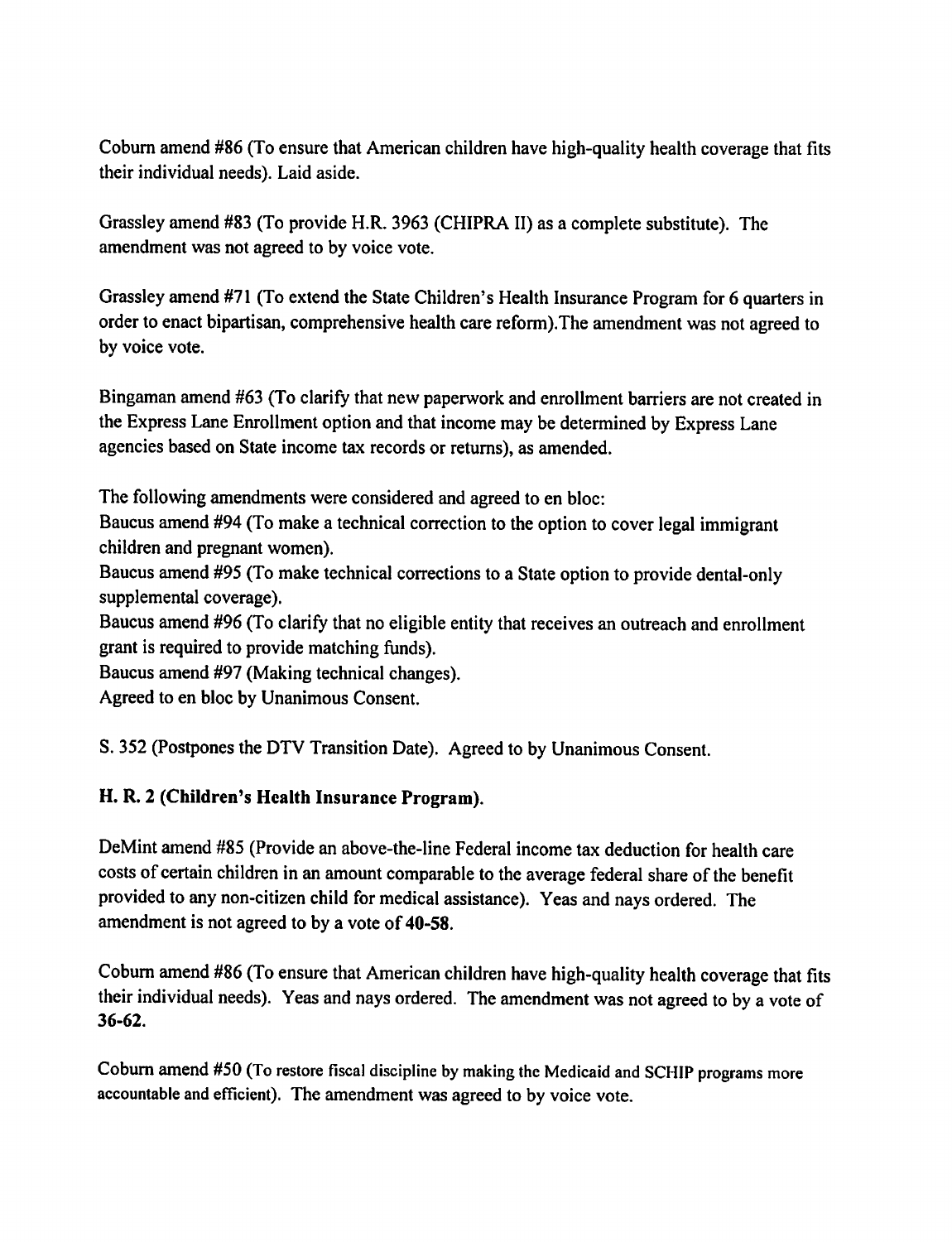Coburn amend #49 (To prevent fraud and restore fiscal accountability to the Medicaid and SCHIP programs). The amendment was not agreed to by voice vote.

Bingaman amend #63 (To clarify that new paperwork and enrollment barriers are not created in the Express Lane Enrollment option and that income may be determined by Express Lane agencies based on State income tax records or returns), as amended. Yeas and nays ordered. The amendment was agreed to by a vote of 55-43.

Hutchison amend #93 (To provide assistance for States with percentages of children with no health insurance coverage above the national average). Yeas and nays ordered. The amendment was not agreed to by a vote of 17-81.

H. R. 2 (Children's Health Insurance Program), as amended. The bill was read for a third time. Final passage. The bill, as amended, passed by a vote of 66-32. Under a previous order, the Senate insisted on its amendment, requests a conference with the House and the Chair appointed the following conferees: Sens. Baucus, Rockefeller, Conrad, Grassley and Hatch.

The Senate will convene at 9:30 AM on Friday, January 30, 2009 and will proceed to a period of morning business. There will be no roll call votes during Friday's session.

At 2:00 PM on Monday, February 2, 2009, the Senate will consider the Economic Stimulus Package. At 3:15, the Senate will proceed to an Executive Session to consider the nomination of Eric Holder to be U.S. Attorney General. The Senate will vote on confirmation of the nomination at 6:15 PM.

The Senate adjourned at 9:15 PM.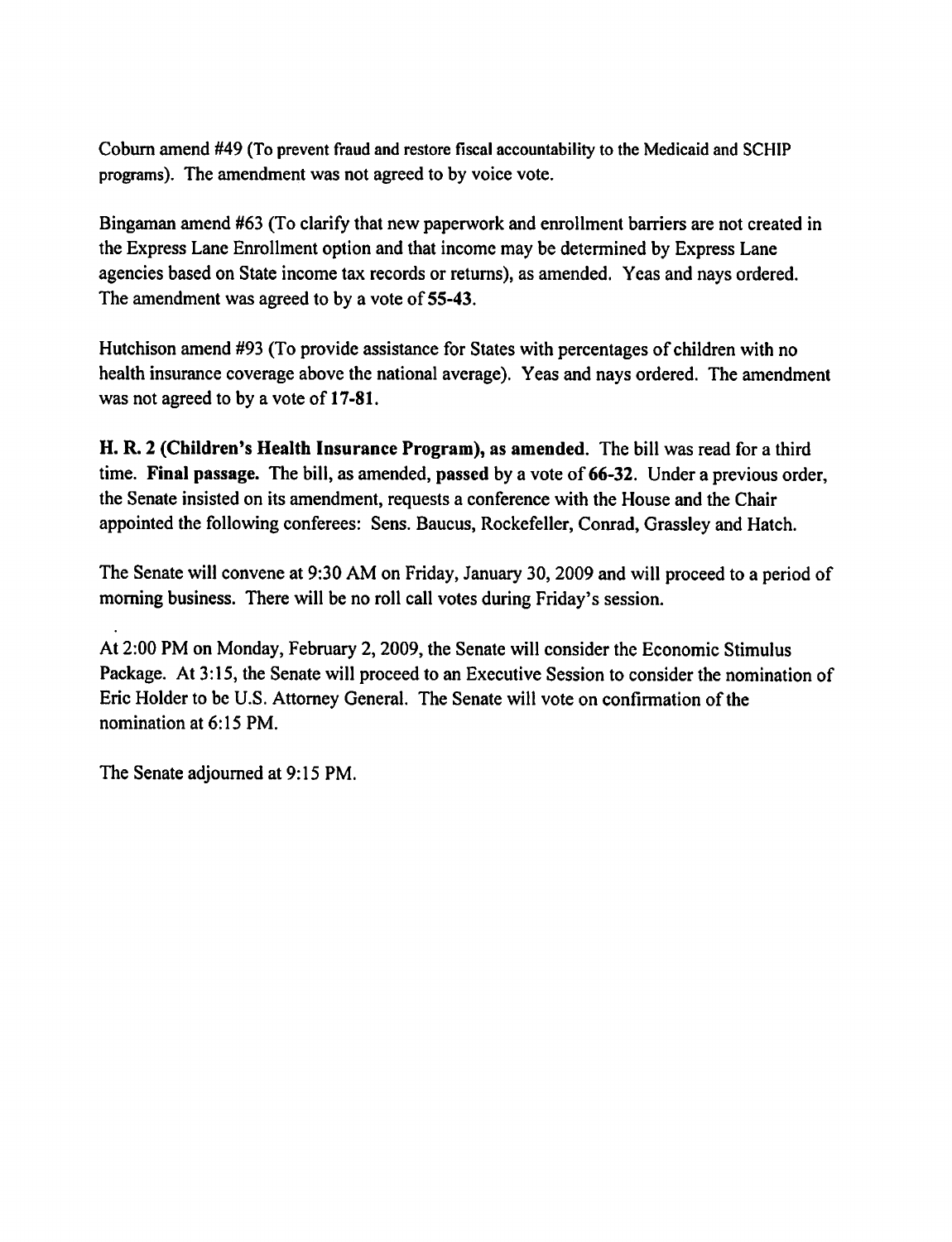# WEDNESDAY, JANUARY 28, 2009

The Senate will convene at 10:00 AM and will resume consideration of H.R. 2 (Children's Health Insurance Program). At 11:00 AM, the Senate will proceed to a vote on the McConnell amend #42 (McConnell Substitute).

The Senate convened and proceeded with a Legislative Session.

# H. R. 2 (Children's Health Insurance Program).

Grassley amend #41 (To strike the option to provide coverage to legal immigrants and increase the enrollment of uninsured low income American children). The amendment is not agreed to by voice vote.

McConnell amend #42 (McConnell Substitute). Yeas and nays ordered. The amendment was not agreed to by a vote of 32-65.

Martinez amend #65 (To restore the prohibition on funding of nongovernmental organizations that promote abortion as a method of birth control (the "Mexico City Policy"). Yeas and nays ordered. The amendment was not agreed to by a vote of 37-60.

Cornyn amend #67 (To ensure redistributed funds go toward coverage of low-income children or outreach and enrollment of low-income children, rather than to States that will use the funds to cover children from higher income families). Laid aside.

Roberts amend #75 (To prohibit CHIP coverage for higher income children and to prohibit any payment to a State from its CHIP allotments for any fiscal year quarter in which the State Medicaid income eligibility level for children is greater than the income eligibility level for children under CHIP). Laid aside.

Kyl amend #46 (Reinstate the crowd out policy). Laid aside.

Cornyn amend #67 (To ensure redistributed funds go toward coverage of low-income children or outreach and enrollment of low-income children, rather than to States that will use the funds to cover children from higher income families). Motion to table the amendment was agreed to by a vote of 64-33.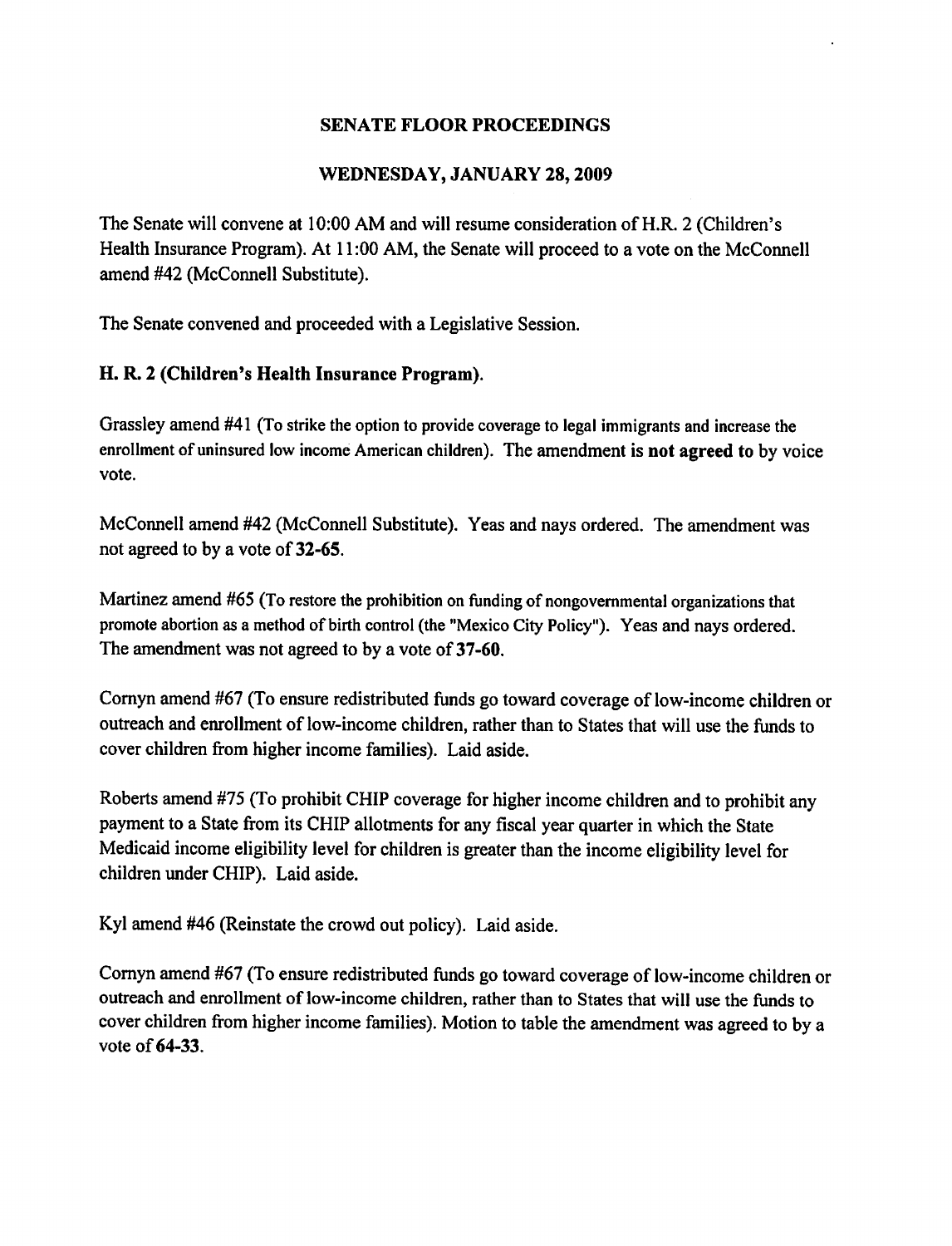Roberts amend #75 (To prohibit CHIP coverage for higher income children and to prohibit any payment to a State from its CHIP allotments for any fiscal year quarter in which the State Medicaid income eligibility level for children is greater than the income eligibility level for children under CHIP). The amendment was not agreed to by a vote of 36-60.

Kyl amend #46 (Reinstate the crowd out policy). Laid aside.

Murkowski amend #47 (Provide for the development of best practice recommendations and to ensure coverage of low income children). Laid aside.

Webb amend #58 (Amend the Internal Revenue Code of 1986 to provide a revenue source through the treatment of income of partners for performing investment management services as ordinary income received for performance of services and reduce accordingly the tobacco tax increase as a revenue source). Laid aside.

Brown amend #79 (Strengthen and protect health care access and to benefit children in need of cancer care or other acute care services). The amendment was withdrawn.

Kyl amend #46 (Reinstate the crowd out policy). The amendment was not agreed to by a vote of  $42 - 56.$ 

Murkowski amend #47 (Provide for the development of best practice recommendations and to ensure coverage of low income children). The amendment was not agreed to by a vote of 47-51.

Coburn amend #49 (Prevent fraud and restore fiscal accountability to the Medicaid and SCHIP programs). Laid aside.

Coburn amend #50 (Restore fiscal discipline by making the Medcaid and SCHIP programs more accountable and efficient). Laid aside.

Coburn amend #47 (Ensure that children do not lose their private insurance and that uninsured children can get access to private insurance). Laid aside.

The Senate proceeded to an Executive Session.

The following nominations were considered en bloc: Cal. #6, Promotions in the Air Force. Confirmed by voice vote. Cal. #7, Promotions in the Marine Corps. Confirmed by voice vote. Cal. #8, Promotions in the Army. Confirmed by voice vote. Cal. #10, Dennis Blair to be Director of National Intelligence. Confirmed by voice vote.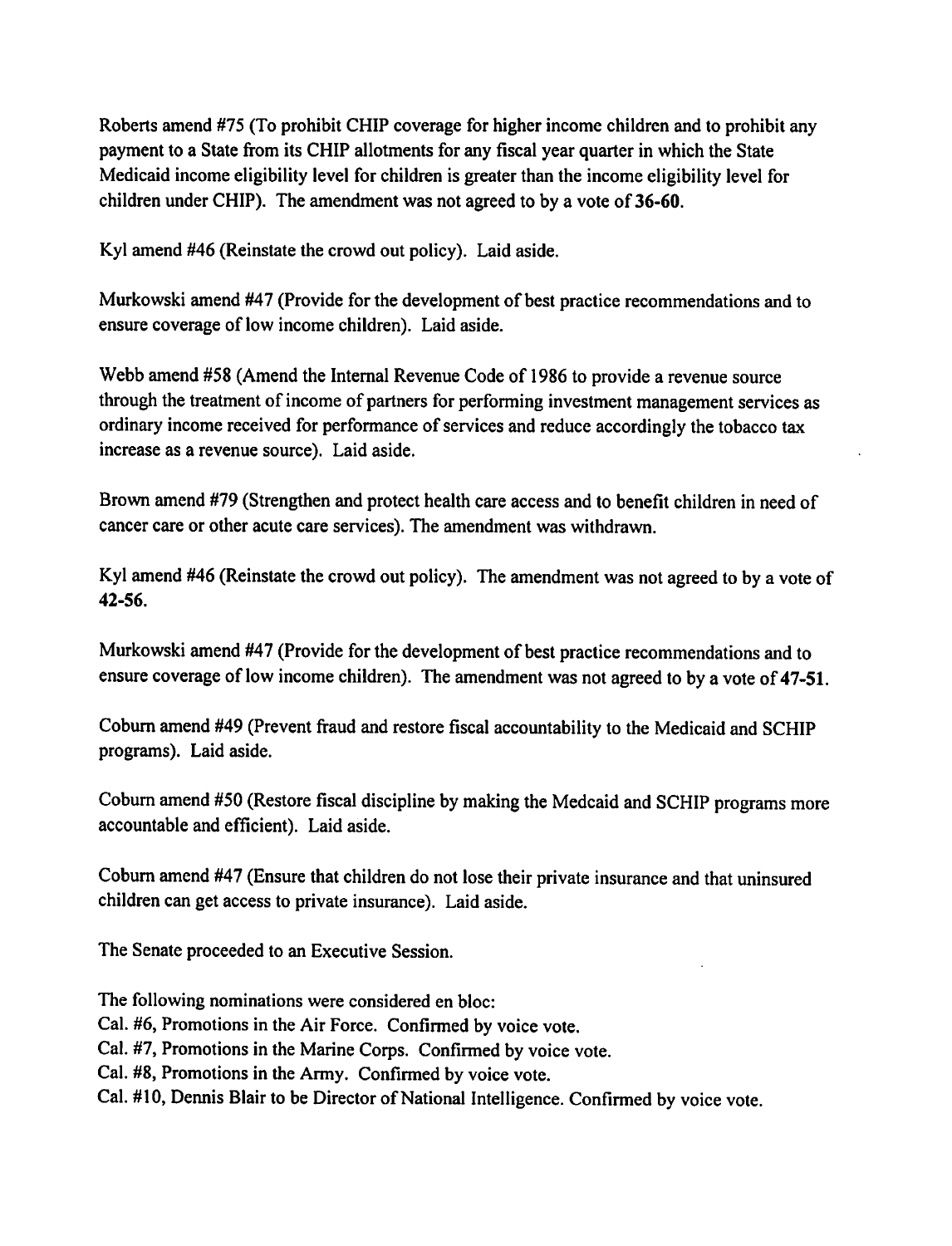All nominations on the Secretary's Desk in the Air Force, the Army, the Marine Corps and the Navy. Confirmed by voice vote.

PN 65-15, James Steinberg to be Deputy Secretary of State. Confirmed by voice vote. PN 65-9, Jacob Lew to be Deputy Secretary of State - Management and Resources. Confirmed by voice vote.

PN 65-12, Robert Nabors to be Deputy Director OMB. Confirmed by voice vote.

PN 64-15, Christina Romer to be a member of the Council of Economic Advisors. Confirmed by voice vote.

The Senate proceeded with a Legislative Session.

H. Con. Res. 26 (House adjournment resolution). Agreed to by voice vote.

S. Res. 25 (Support for the designation for January 28 2990 as "National Data Privacy Day"). Agreed to by voice vote.

The Senate will convene at 9:30 AM on Thursday, January 29, 2009. The Senate will resume consideration of H. R. 2 (Children's Health Insurance Program).

The Senate adjourned at 7:33 PM.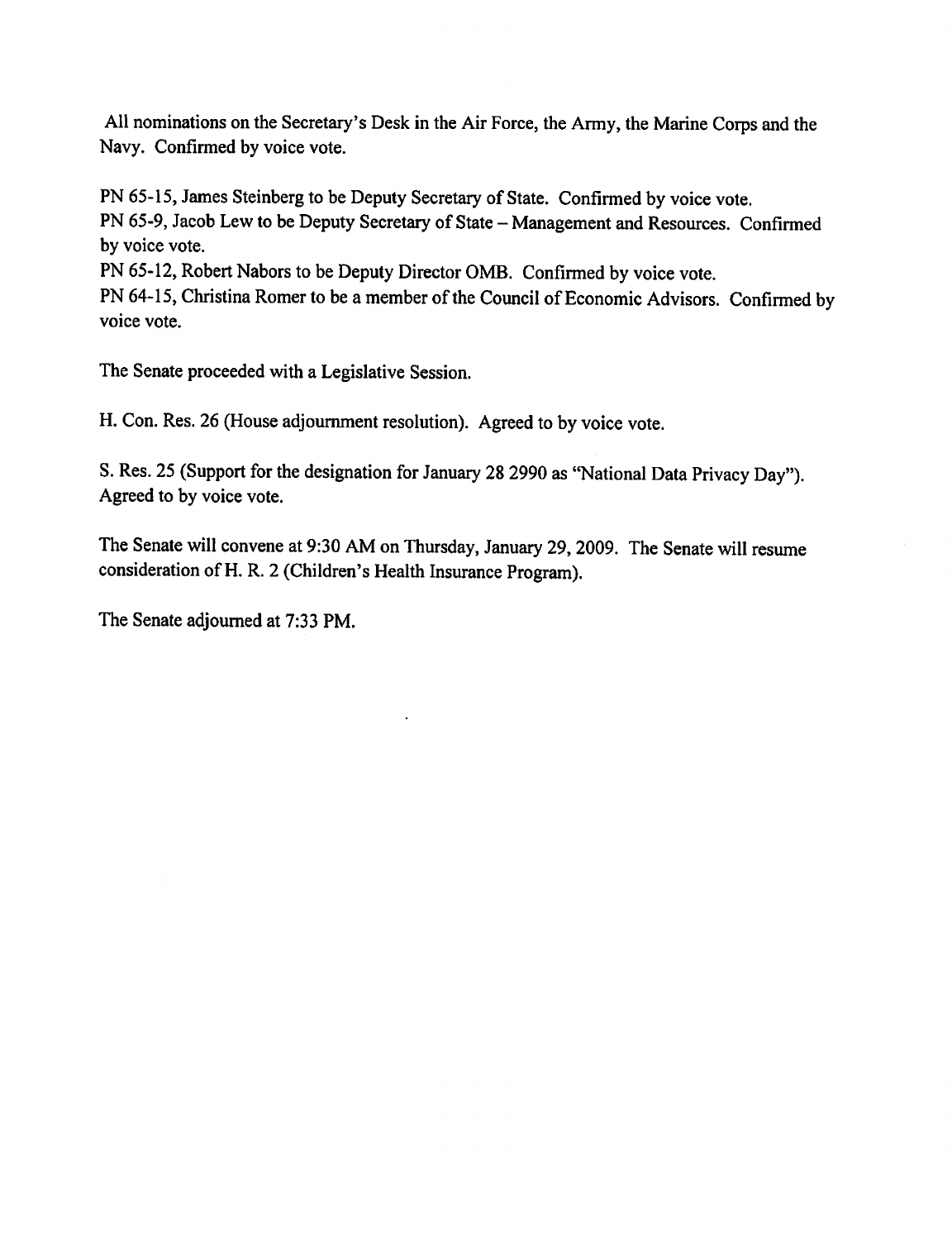# TUESDAY, JANUARY 27, 2009

The Senate will convene at 10:00 AM and will resume consideration of H.R. 2 (Children's Health Insurance Program). The Senate will recess following the swearing in of Senator Appointee Kirsten Gillibrand until 2:15 PM for weekly party caucuses.

The Senate convened and proceeded with a Legislative Session.

# H. R. 2 (Children's Health Insurance Program).

Baucus amend #39 (Complete Substitute).

McConnell amend #42 (McConnell Substitute). Laid aside.

Grassley amend #41 (To strike the option to provide coverage to legal immigrants and increase the enrollment of uninsured low income American children). Laid aside.

Hatch amend #45 (To prohibit any Federal matching payment for Medicaid or CHIP coverage of noncitizen children or pregnant women until a State demonstrates that it has enrolled 95% of the children eligible for Medicaid or CHIP who reside in the State and whose family income does not exceed 200% of the poverty line). Laid aside.

DeMint amend #43 (To require States to impose cost-sharing for any individual enrolled in a State child health plan whose income exceeds 200% of the poverty line). Laid aside.

The oath of office was administered to Kirsten Gillibrand, of New York, replacing former Senator Hillary Clinton.

The Senate recessed until 2:15 PM for weekly party caucuses.

The Senate convened at 2:15 PM.

## H.R. 2 (Children's Health Insurance Program).

Baucus amend #39 (Complete Substitute).

At 5:25 PM, the Senate will resume consideration of DeMint amend #43 (To require States to impose cost-sharing for any individual enrolled in a State child health plan whose income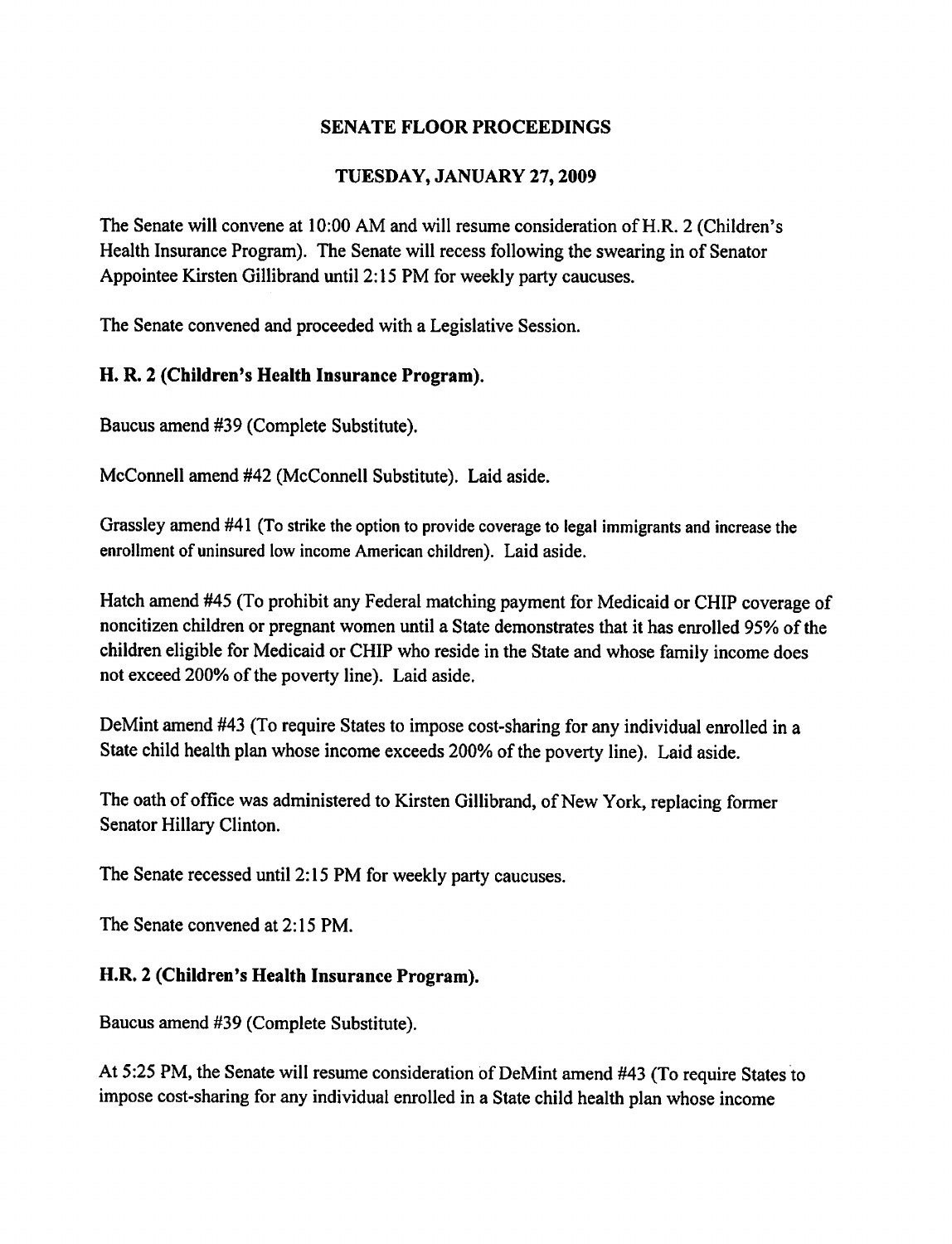exceeds 200% of the poverty line). The Senate will proceed to a vote on the DeMint amendment at 5:45 PM, followed by a vote on Hatch amend #45 (To prohibit any Federal matching payment for Medicaid or CHIP coverage of noncitizen children or pregnant women until a State demonstrates that it has enrolled 95% of the children eligible for Medicaid or CHIP who reside in the State and whose family income does not exceed 200% of the poverty line).

Following the votes, the Senate will proceed to Executive Session to vote on the nomination of Daniel K.Tarullo.

DeMint amend #43 (To require States to impose cost-sharing for any individual enrolled in a State child health plan whose income exceeds 200% of the poverty line). Prvor motion to table the amendment. The motion to table was agreed to by a vote of 60-37 and the amendment fails.

Hatch amend #45 (To prohibit any Federal matching payment for Medicaid or CHIP coverage of noncitizen children or pregnant women until a State demonstrates that it has enrolled 95% of the children eligible for Medicaid or CHIP who reside in the State and whose family income does not exceed 200% of the poverty line). The amendment was not agreed to by voice vote.

The Senate proceeded to Executive Session to consider the nomination of Daniel K. Tarullo, of Massachusetts to be a Member of the Board of Governors of the Federal Reserve System. The nomination was agreed to by a vote of 96-1.

The Senate returned to legislative session.

Baucus amend #39 (Complete Substitute). Agreed to by voice vote.

The Senate will convene at 10:00 AM on Wednesday, January 28 and will resume consideration of H.R. 2 (Children's Health Insurance Program). At 11:00 AM, the Senate will proceed to a vote on the McConnell amend #42 (McConnell Substitute).

The Senate adjourned at 7:20 PM.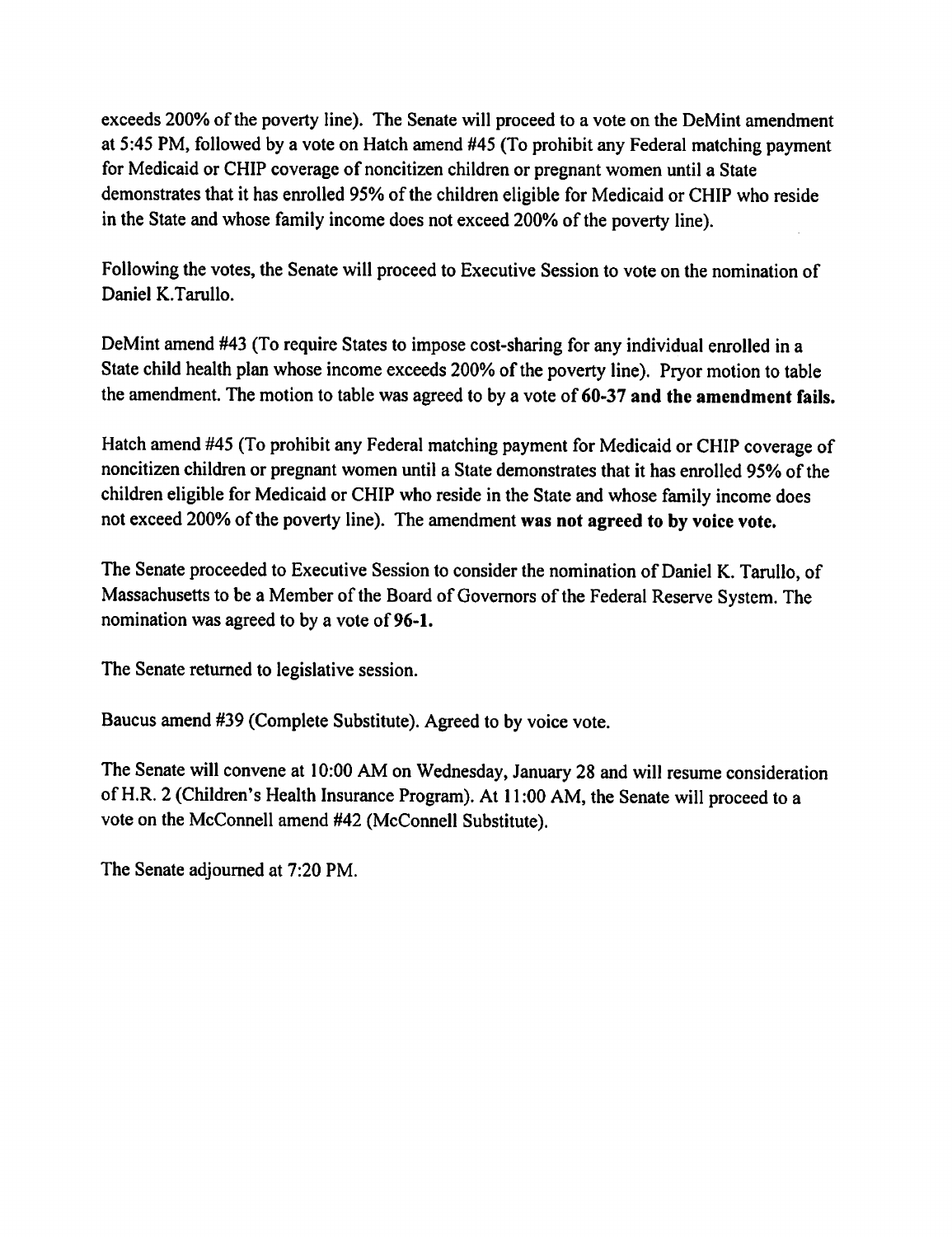## MONDAY, JANUARY 26, 2009

The Senate will convene at 2:00 PM on Monday, January 26, 2009 and will proceed to a period of morning business until 4:00 PM. At 4:00 PM, the Senate will proceed to an Executive Session to consider the nomination of Timothy Geithner to be Secretary of the Treasury. There will be 2 hours of debate prior to a vote on the nomination at 6:00 PM. Upon disposition of the nomination, the Senate will proceed to a Legislative Session to consider H.R. 2 (Children's Health Insurance Improvements Act).

The Senate convened and proceeded to a period of morning business.

The Senate proceeded to an Executive Session.

Timothy Geithner to be Secretary of the Treasury. Yeas and nays ordered. The nomination was confirmed by a vote of 60-34.

The Senate proceeded to a Legislative Session.

# H.R. 2 (Children's Health Insurance Program).

S. 328 (Postpones the DTV Transition Date). Rockefeller amendment agreed to by Unanimous Consent. The bill, as amended, is agreed to by Unanimous Consent.

The Senate proceeded to an Executive Session.

Mary Shapiro to be Chairwoman of the Securities and Exchange Commission. Agreed to by **Unanimous Consent.** 

The Senate proceeded to a Legislative Session.

S. Res. 21 (Authorizes testimony in the USA vs. Vincent J. Fumo). Agreed to by Unanimous Consent.

The Senate will convene at 10:00 AM on Tuesday, January 27, 2009 and resume consideration of H.R. 2 (Children's Health Insurance Program). The Senate will recess following the swearing in of Senator Appointee Kirsten Gillibrand until 2:15 PM for weekly party caucuses.

The Senate adiourned at 7:00 PM.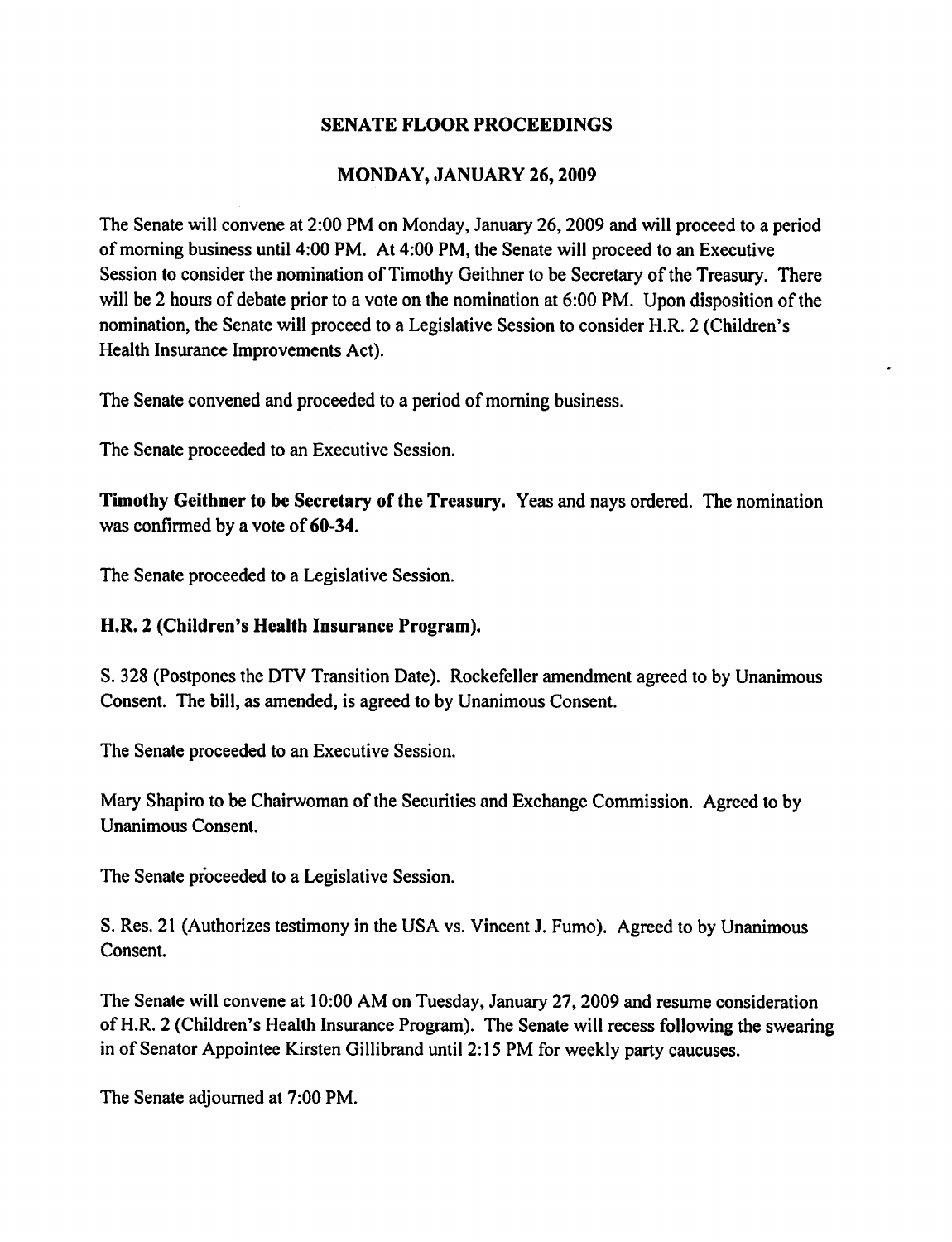### THURSDAY, JANUARY 22, 2009

The Senate will convene at 9:30 AM and will be in morning business for one hour. At 10:30 AM, the Senate will resume consideration of S. 181 (Lilly Ledbetter Fair Play Act). There will be 60 minutes of debate on Hutchison amend #25 (Complete Substitute), followed by a vote on the amendment at 11:30 AM.

The Senate convened and proceeded with a period of Morning Business.

The Senate proceeded with a Legislative Session.

### S. 181 (Lilly Ledbetter Fair Play Act).

DeMint amend #31 (Preserve and protect the free choice of individual employees to form, join or assist labor organizations, or to refrain from such activities). Laid aside.

Hutchison amend #25 (In the nature of a substitute). The amendment was not agreed to by a vote of 40-55.

Isakson amend #37 (Provisions of this legislation take effect the day it is passed into law and not retroactively). Laid aside.

Enzi amend #28 (Clarify standing). Laid aside.

Specter amend #26 (To provide a rule of construction). Mikulski motion to table. Yeas and nays ordered. The motion to table was agreed to by a vote of 53-43.

Specter amend #27 (To limit the application of the bill to discriminatory compensation decisions). Mikulski motion to table. Yeas and nays ordered. The motion to table was agreed to by a vote of 55-39.

Enzi amend #28 (Clarify standing). Mikulski motion to table. Yeas and nays ordered. The motion to table was agreed to by a vote of 55-41.

Enzi amend #29 (To clarify standing). Mikulski motion to table. The motion to table was agreed to by voice vote.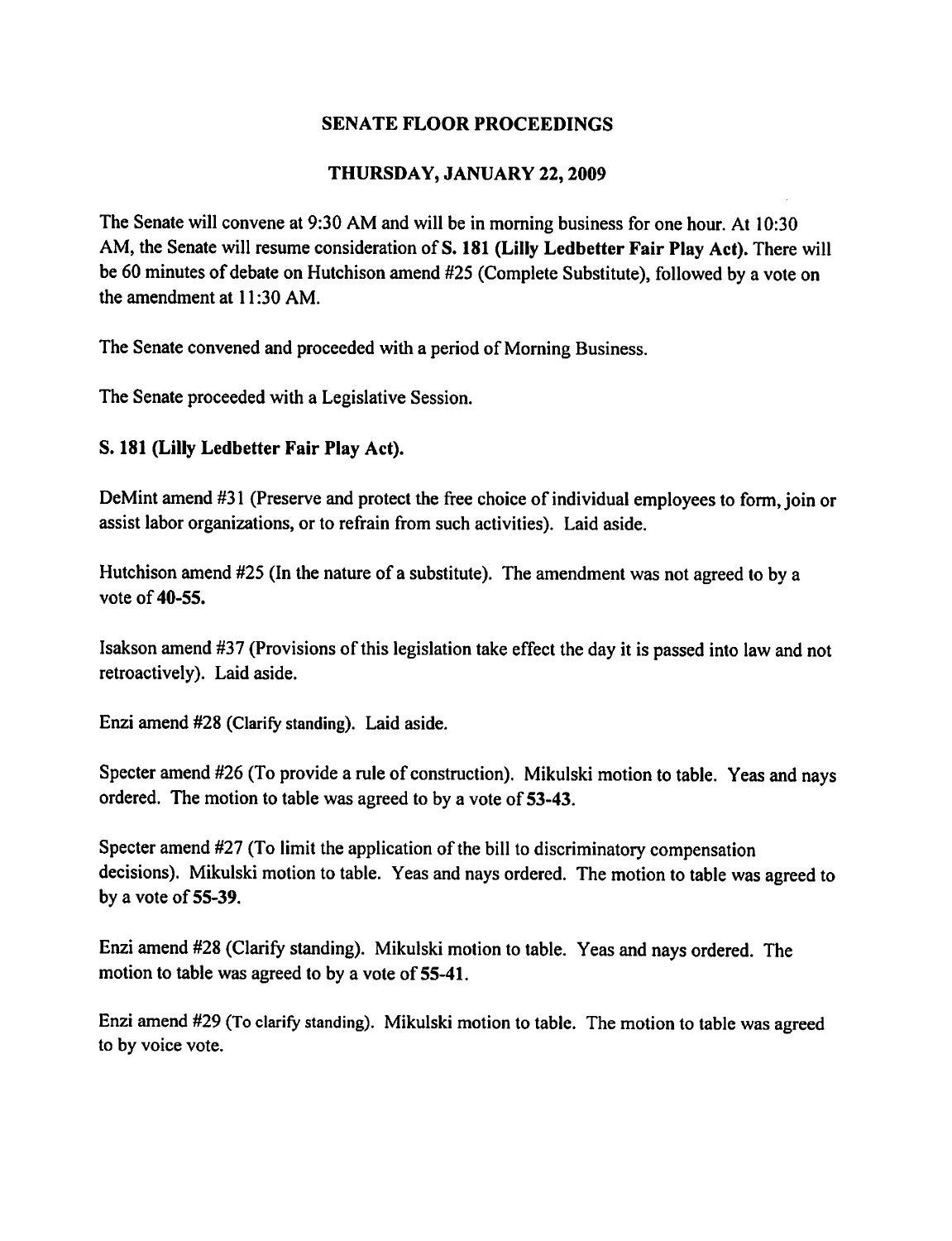The oath of office was administered to Michael Bennet, of Colorado, replacing former Senator Kenneth Salazar.

# S. 181 (Lilly Ledbetter Fair Play Act).

DeMint amend #31 (Preserve and protect the free choice of individual employees to form, join or assist labor organizations, or to refrain from such activities). Mikulski motion to table. Yeas and nays ordered. The motion to table was agreed to by a vote of 67-30.

Isakson amend #37 (To limit the application of the Act to claims resulting from discriminatory compensation decisions that are adopted on or after the date of enactment of the Act). Mikulski motion to table. Yeas and nays ordered. The motion to table was agreed to by a vote of 59-38.

Vitter amend #34 (To preserve open competition and Federal Government Neutrality towards the labor relations of Federal Government contractors on Federal and federally funded construction projects). Mikulski motion to table. Yeas and nays ordered. The motion to table was agreed to by a vote of  $59-38$ .

S. 181 (Lilly Ledbetter Fair Play Act), as amended. Final passage. Yeas and nays ordered. Under a unanimous consent order, the bill must reach a 3/5ths affirmative threshold for passage. The bill, as amended, passed by a vote of 61-36.

The Senate proceeded to an Executive Session.

The following nominations were agreed to en bloc: Susan Rice to be UN Rep. Agreed to by UC. Lisa Jackson to be EPA Administrator. Agreed to by UC. Nancy Sutley to be a Member of the Council of Environmental Quality. Agreed to by UC. Shaun Donovan to be Secretary of HUD. Agreed to by UC. Mary Schapiro to be a member of the SEC. Agreed to by UC. Ray LaHood to be Secretary of Transportation. Agreed to by UC.

The Senate will convene at 2:00 PM on Monday, January 26, 2009, and will proceed to a period of morning business until 4:00 PM. At 4:00 PM, the Senate will proceed to an Executive Session to consider the nomination of Timothy Geithner to be Secretary of the Treasury. There will be 2 hours of debate prior to a vote on the nomination at 6:00 PM. Upon disposition of the nomination, the Senate will proceed to a Legislative Session to consider H.R. 2 (Children's Health Insurance Improvements Act).

The Senate adjourned at 7:32 PM.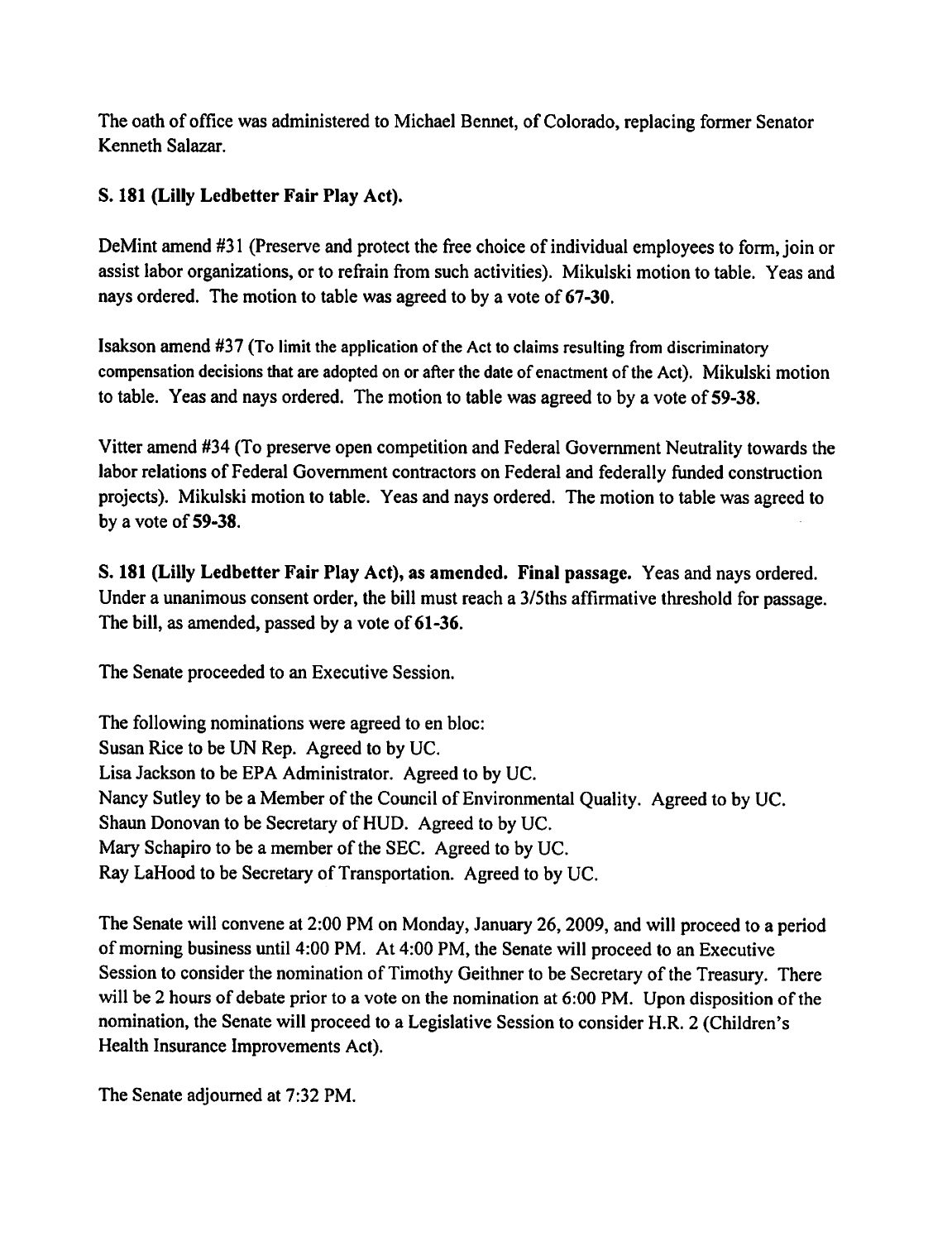## WEDNESDAY, JANUARY 21, 2009

The Senate will convene at 12:00 PM on Wednesday, January 21, 2009. At 12:00 PM. The Senate will proceed to an Executive Session in order to consider the nomination of Sen. Hillary Clinton to be Secretary of State. There will be 3 hours of debate on the nomination followed by a vote on confirmation of the nomination. The Senate will recess from 12:45-2:15 for party caucuses. If all time is yielded back, there will be a vote on the nomination at 4:30 PM.

The Senate convened and proceeded to an Executive Session.

### Sen. Hillary Clinton to be Secretary of State.

The Senate recessed from 12:52-2:15 PM for weekly party caucuses.

The Senate reconvened at 2:15 PM and proceeded with an Executive Session.

Sen. Hillary Clinton to be Secretary of State. The Senate proceeded to vote on the nomination of Hillary Clinton to be Secretary of State. Yeas and nays ordered. The nomination was confirmed by a vote of 94-2.

The Senate proceeded with a legislative session.

## S. 181 (Lilly Ledbetter Fair Play Act).

Leahy amend #26 (provide a rule of construction). Laid aside.

Leahy amend #27 (limit the application of the bill to discriminatory compensation decisions). Laid aside.

Hutchison amend #25 (Complete Substitute). Laid aside.

The Chair read the resignation letter of Sen. Hillary Clinton.

Hutchison amend #25 (Complete Substitute). Laid aside.

Enzi amend #28 (clarify standing). Laid aside.

Enzi amend #29 (clarify standing). Laid aside.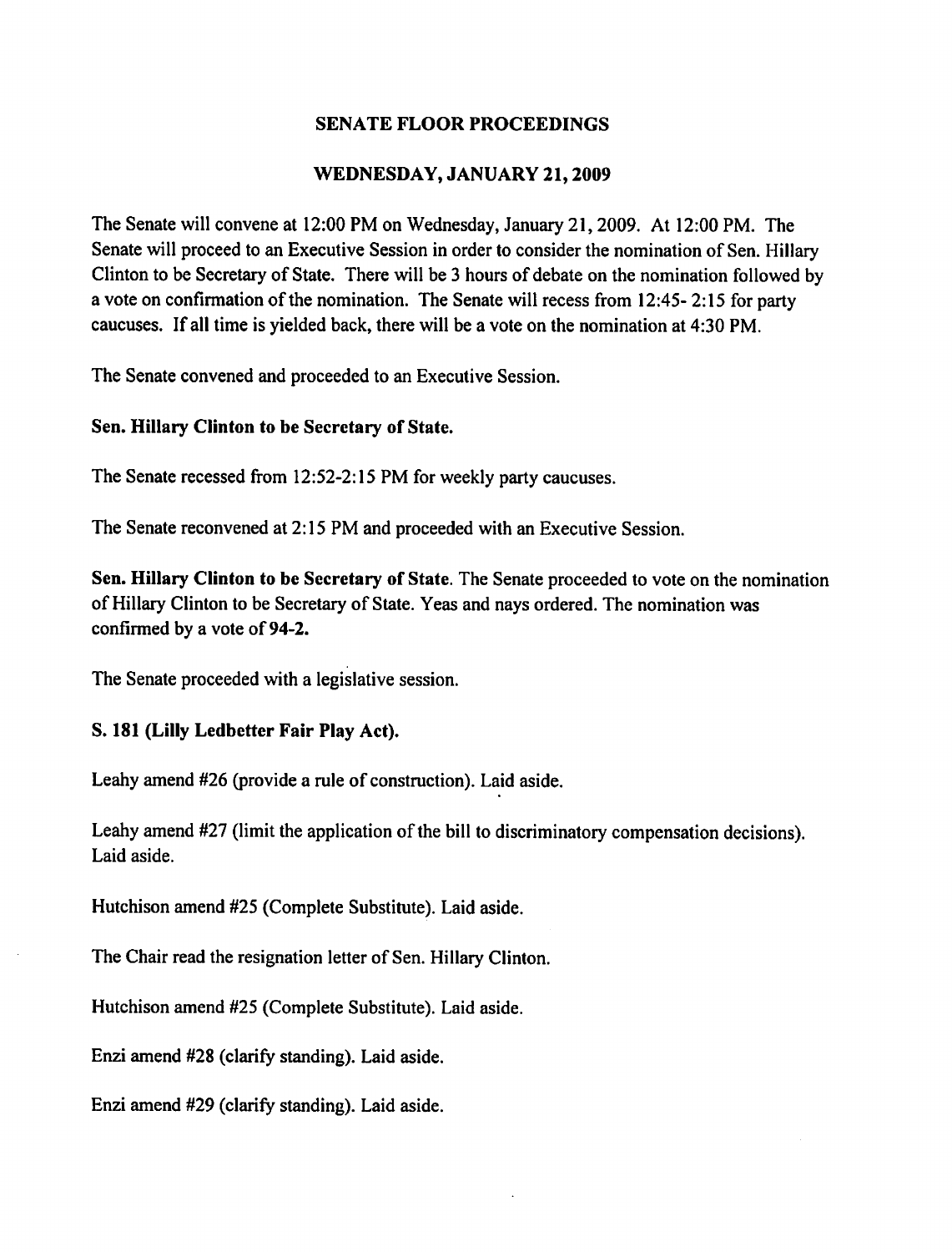The following Resolutions were agreed to en bloc by voice vote:

S. Res. 18 (Making majority party appointments to certain Senate committees for the 111<sup>th</sup> Congress).

S. Res. 19 (Making minority party appointments to certain Senate committees for the 111<sup>th</sup> Congress).

The Senate will convene at 9:30 AM on Thursday, January 22 and will be in morning business for one hour. At 10:30 AM, the Senate will resume consideration of S. 181 (Lilly Ledbetter Fair Play Act). There will be 60 minutes of debate on Hutchison amend #25 (Complete Substitute), followed by a vote on the amendment at 11:30 AM.

The Senate adjourned at 7:50 PM.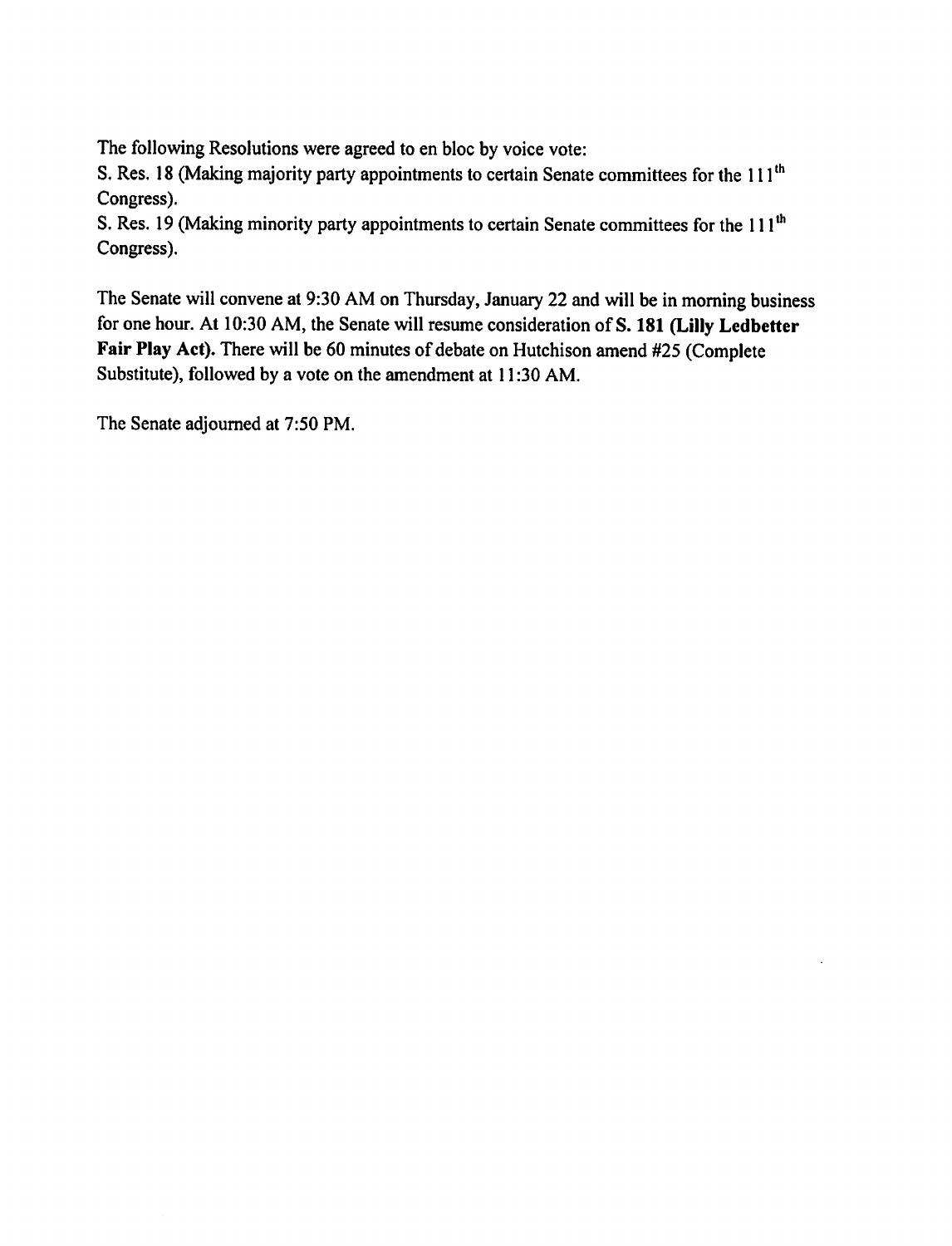#### TUESDAY, JANUARY 20, 2009

The Senate will convene at 3:00 PM on Tuesday, January 20, 2009 and will be in a period of Morning Business.

The Senate convened and proceeded to a period of Morning Business.

The Senate proceeded to Executive Session to consider nominations:

Steven Chu to be Secretary of Energy. Confirmed by voice vote.

Arne Duncan to be Secretary of Education. Confirmed by voice vote.

Janet Napolitano to be Secretary of Homeland Security. Confirmed by voice vote.

Peter Orszag to be Office of Management and Budget Director. Confirmed by voice vote.

Kenneth Salazar to be Secretary of Interior. Confirmed by voice vote.

Eric Shinseki to be Secretary of Veteran's Affair. Confirmed by voice vote.

Thomas Vilsack to be Secretary of Agriculture. Confirmed by voice vote.

The Senate will convene at 12:00 PM on Wednesday, January 21, 2009. At 12:00 PM. The Senate will proceed to an Executive Session in order to consider the nomination of Sen. Hillary Clinton to be Secretary of State. There will be 3 hours of debate on the nomination followed by a vote on confirmation of the nomination. The Senate will recess from 12:45-2:15 for party caucuses. If all time is yielded back, there will be a vote on the nomination at 4:30 PM.

The Senate adjourned at 4:00 PM.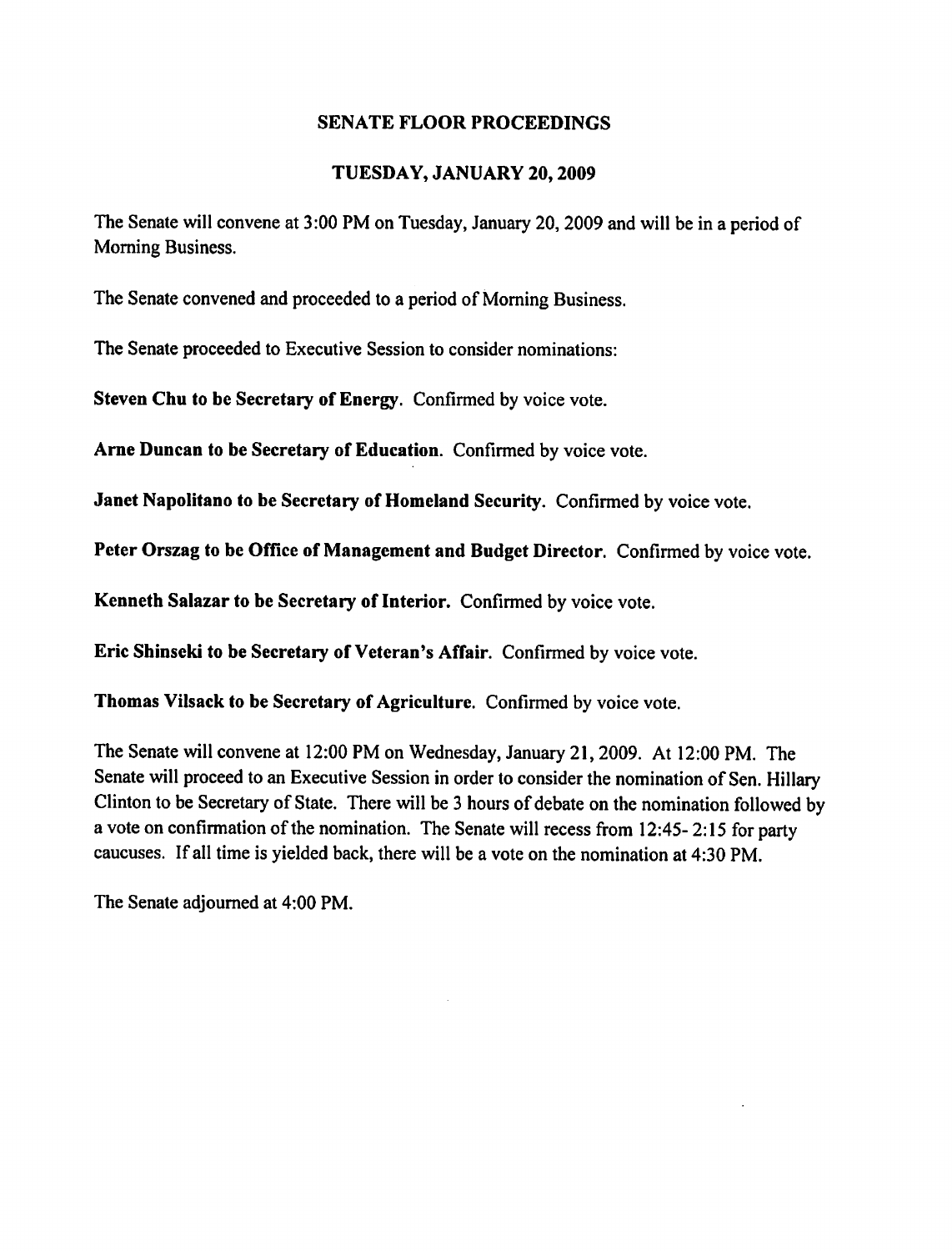## FRIDAY, JANUARY 16, 2009

The Senate will convene at 10:00 AM Senate will proceed with Morning Business. Sen. Salazar will present his farewell remarks. At 11:00 AM, Senate Appointee "Ted" Kaufman will take the Oath of Office.

The Senate recessed at 2:30 PM subject to the call of the chair.

The Senate convened at 2:46 PM.

S. Res. 15 (Acknowledging the lifetime service of Griffin Bell). Agreed to by Unanimous Consent.

S. Res. 16 (National School Counseling Week). Agreed to by Unanimous Consent.

S. Res. 17 (Honoring Captain Chessly Sullenberger III and crew for their role in the emergency landing of US Airways flight 1549). Agreed to by Unanimous Consent.

The Senate will convene at 3:00 PM on Tuesday, January 20, 2009 and will be in a period of morning business.

The Senate adjourned at 2:55 PM.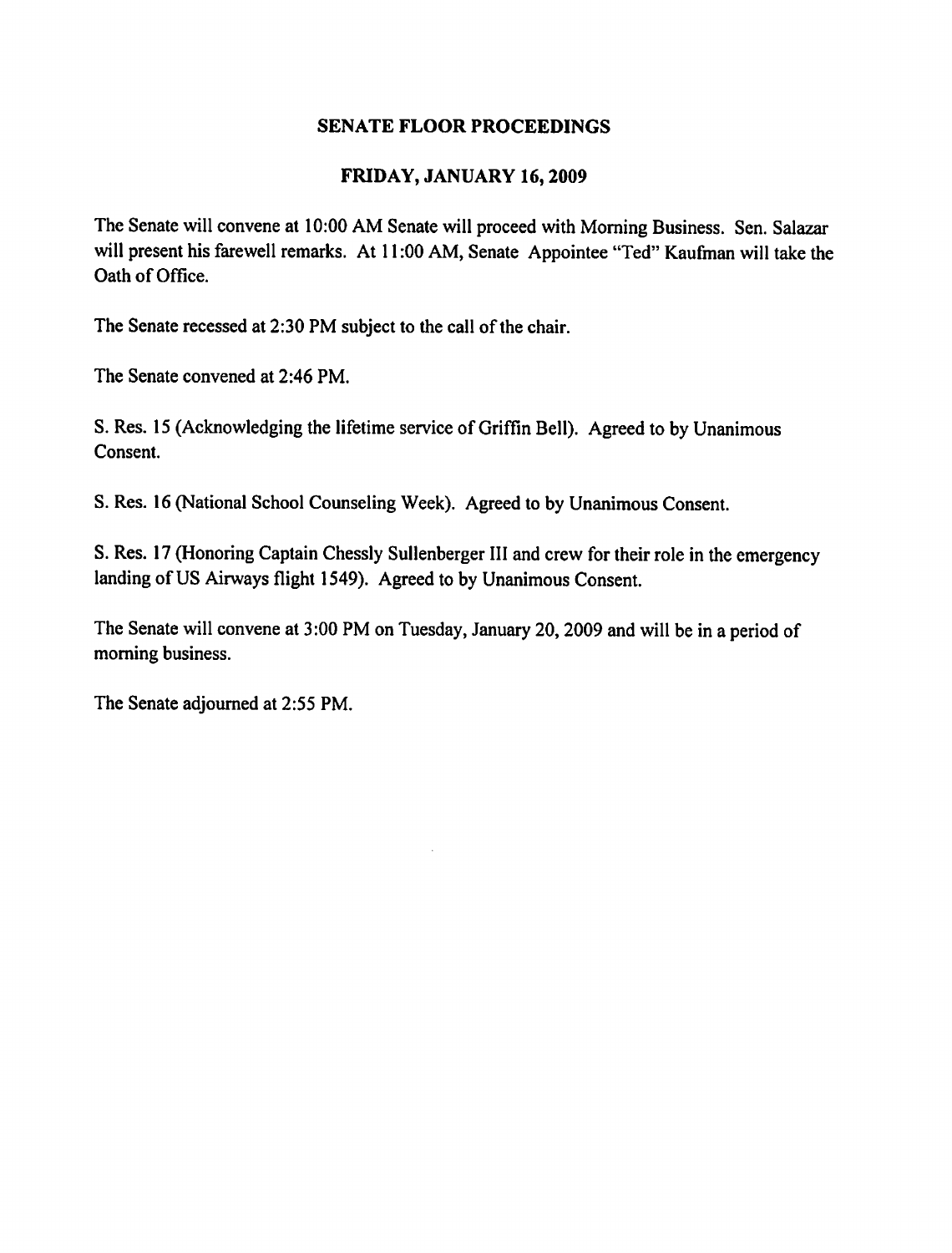# THURSDAY, JANUARY 15, 2009

The Senate will convene at 10:00 AM and will be in a period of Morning Business until 12:00 Noon. Under a previous unanimous consent agreement, at 12:00 Noon the Senate will proceed to S. 22 (Omnibus Public Lands Management Act of 2009), all post cloture debate time shall be yielded back, and the Senate will proceed to a vote on final passage. At 2:00 PM, Roland Burris will be sworn in as a Senator from Illinois.

The Senate convened and proceeded with a period of Morning Business.

# S. 22 (Omnibus Public Lands Management Act of 2009).

Bingaman amend #23 (Making technical changes). Agreed to by Unanimous Consent.

Bingaman amend #24 (Making technical changes). Agreed to by Unanimous Consent.

S. 22 (Omnibus Public Lands Management Act of 2009), as amended. Yeas and nays ordered. The bill, as amended, passed by a vote of 73-21.

The Motion to Invoke Cloture on the Motion to Proceed to S. 181 (The Ledbetter Fair Act **Play).** The cloture motion was agreed to by a vote of 72-23.

S. J. Res. 5 (A joint resolution relating to the disapproval of obligations under the TARP legislation).

The Chair administered the oath of office to Roland Burris (D-IL).

S. J. Res. 5 (A joint resolution relating to the disapproval of obligations under the TARP legislation). Yeas and nays ordered. The Joint Resolution failed to pass by a vote of 42-52.

Motion to Proceed to S. 181 (Lilly Ledbetter Fair Pay Act of 2009). All postcloture time is yielded back by Unanimous Consent. The Motion to Proceed is agreed to by Unanimous Consent.

S. 181 (Lilly Ledbetter Fair Pay Act of 2009).

Hutchison amend #25 (Complete Substitute). Laid aside.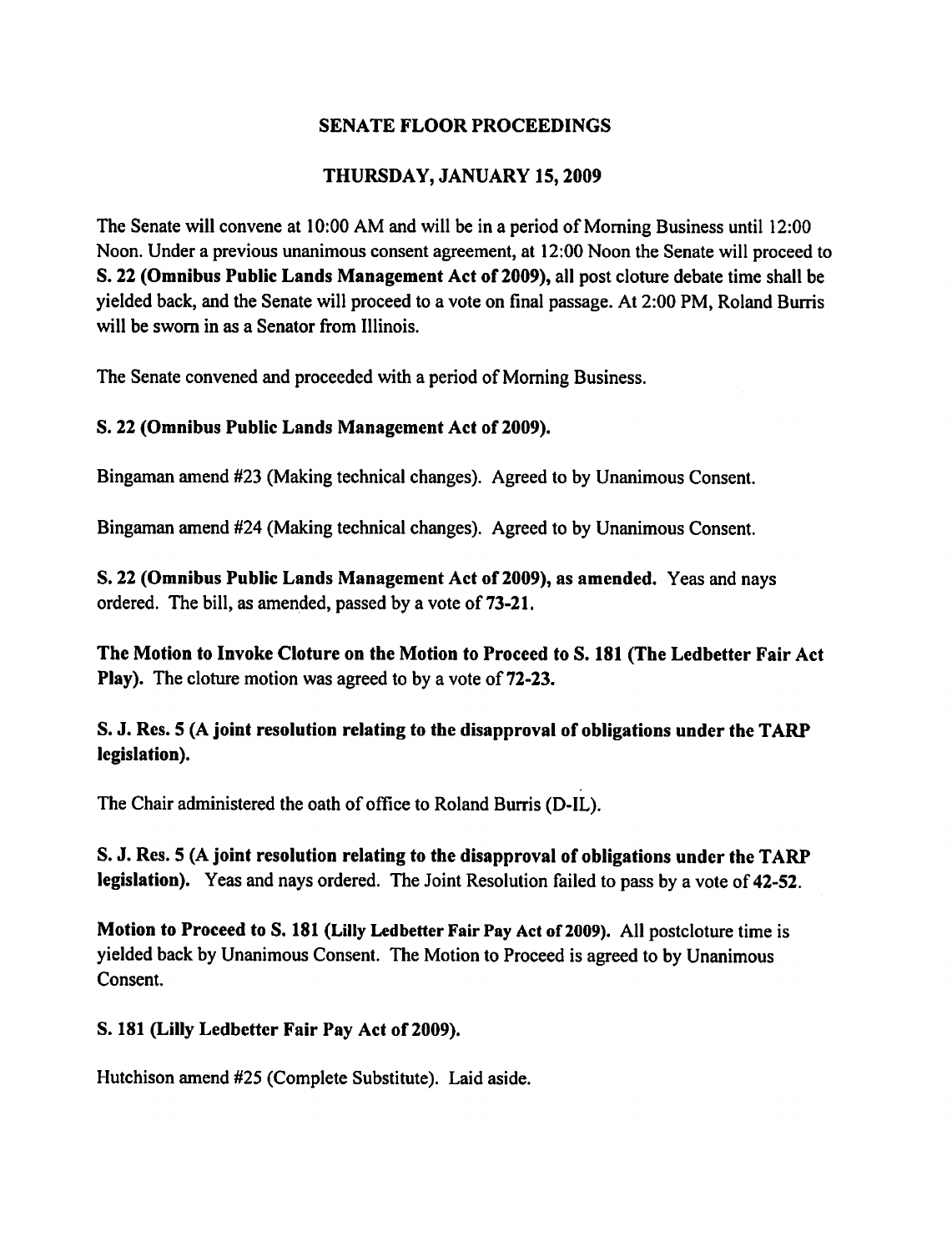S. Res. 14 (Provide funding for Senate staff transition). Agreed to by voice vote.

S. 273 (Require the designation of the federally occupied building in Ohio). Agreed to by voice vote.

The Senate will convene at 10:00 AM on Friday, January 16, 2009. The Senate will proceed with Morning Business. Sen. Salazar will present his farewell remarks. At 11:00 AM, Senate Appointee "Ted" Kaufman will take the Oath of Office.

The Senate adjourned at 8:30 PM.

 $\ddot{\phantom{0}}$ 

 $\overline{\phantom{a}}$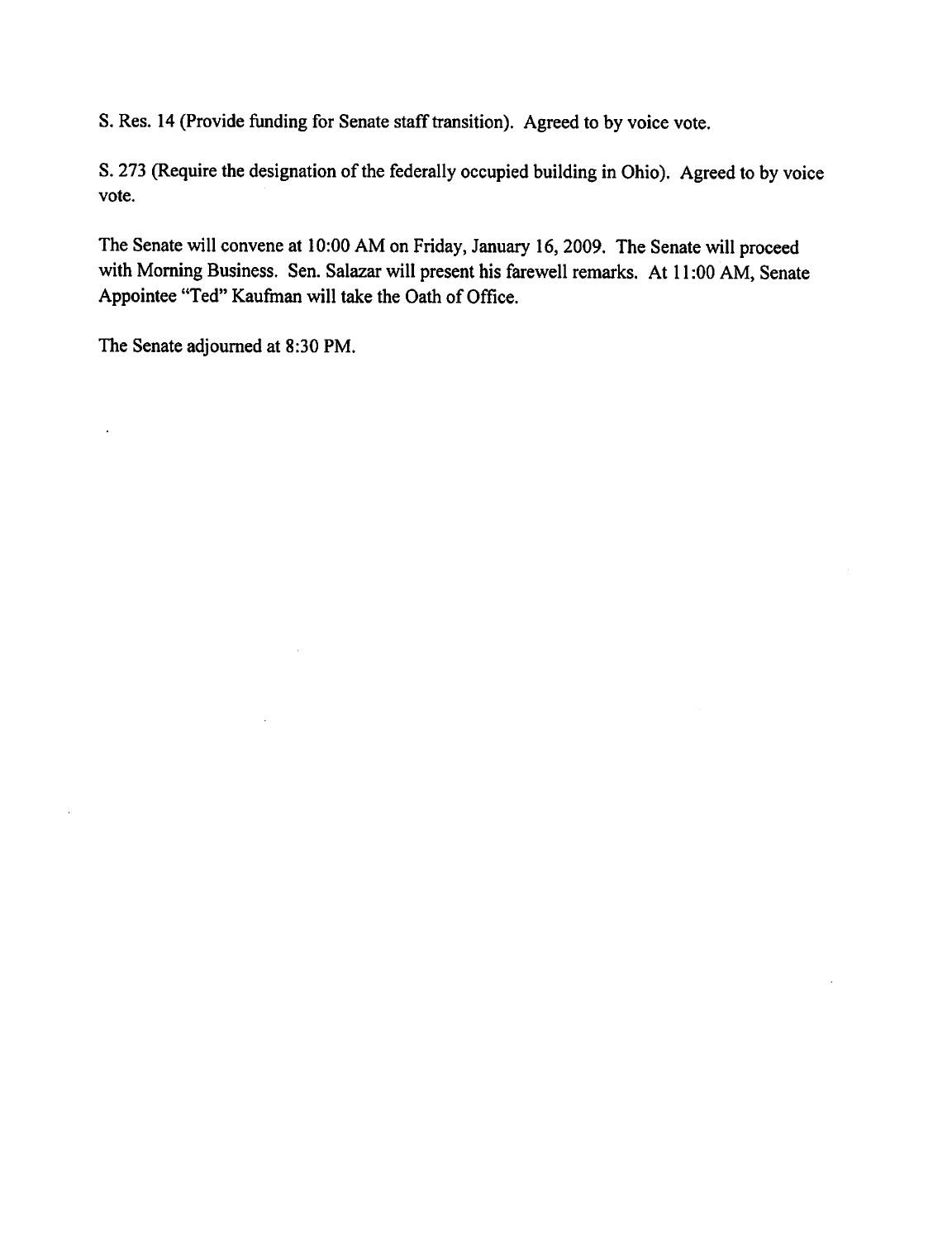## WEDNESDAY, JANUARY 14, 2009

The Senate will convene at 9:30 AM and will resume consideration of S. 22 (Omnibus Public Lands Management Act of 2009). The Senate will proceed to a cloture vote on the bill at 10:30 AM.

The Senate convened and proceeded to a Legislative Session.

S. 22 (Omnibus Public Lands Management Act of 2009). Motion to invoke cloture. The cloture motion was agreed to by a vote of 68-24.

## S. 22 (Omnibus Public Lands Management Act of 2009).

The Senate will convene at 10:00 AM on Thursday, January  $15<sup>th</sup>$  and will be in a period of morning business until 12:00 Noon. Under a previous unanimous consent agreement, at 12:00 Noon the Senate will proceed to S. 22 (Omnibus Public Lands Management Act of 2009), all post cloture debate time shall be yielded back, and the Senate will proceed to a vote on final passage. At 2:00 PM, Roland Burris will be sworn in as a Senator from Illinois.

The Senate adjourned at 8:35 PM.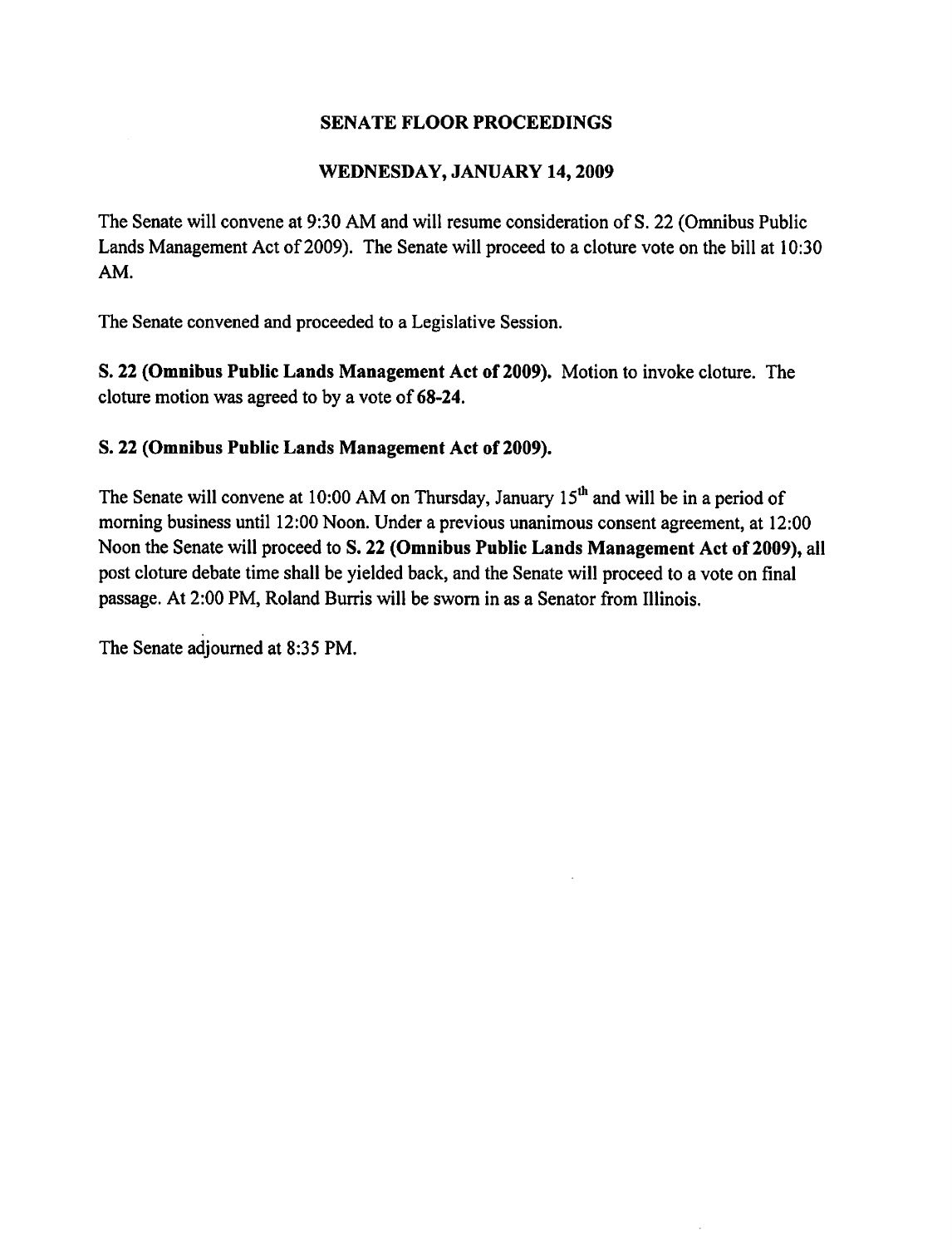#### TUESDAY, JANUARY 13, 2009

The Senate will convene at 10:00 AM. There will be one hour of Morning Business. The Senate will then resume consideration of S. 22 (Omnibus Public lands Management Act of 2009). The Senate will recess from  $12:30$  PM  $- 2:15$  PM for party caucuses.

The Senate convened and proceeded with morning business.

The Senate proceeded with a Legislative Session.

#### S. 22 (Omnibus Public Lands Management Act of 2009).

The Senate recessed from 12:30 PM-2:15 PM for weekly party caucuses.

The Senate proceeded to a period of morning business.

Reid motion to invoke cloture on the Motion to Proceed to S. 181 (Ledbetter Fair Pay Act). Motion is withdrawn by Sen. Reid.

S. 68 (To prohibit the sale and counterfeiting of Inaugural tickets). Agreed to by Unanimous Consent.

The Senate will convene at 9:30 AM on Wednesday, January 14, 2009 and will resume consideration of S. 22 (Omnibus Public Lands Management Act of 2009). The Senate will proceed to a cloture vote on the bill at 10:30 AM.

The Senate adjourned at 7:39 PM.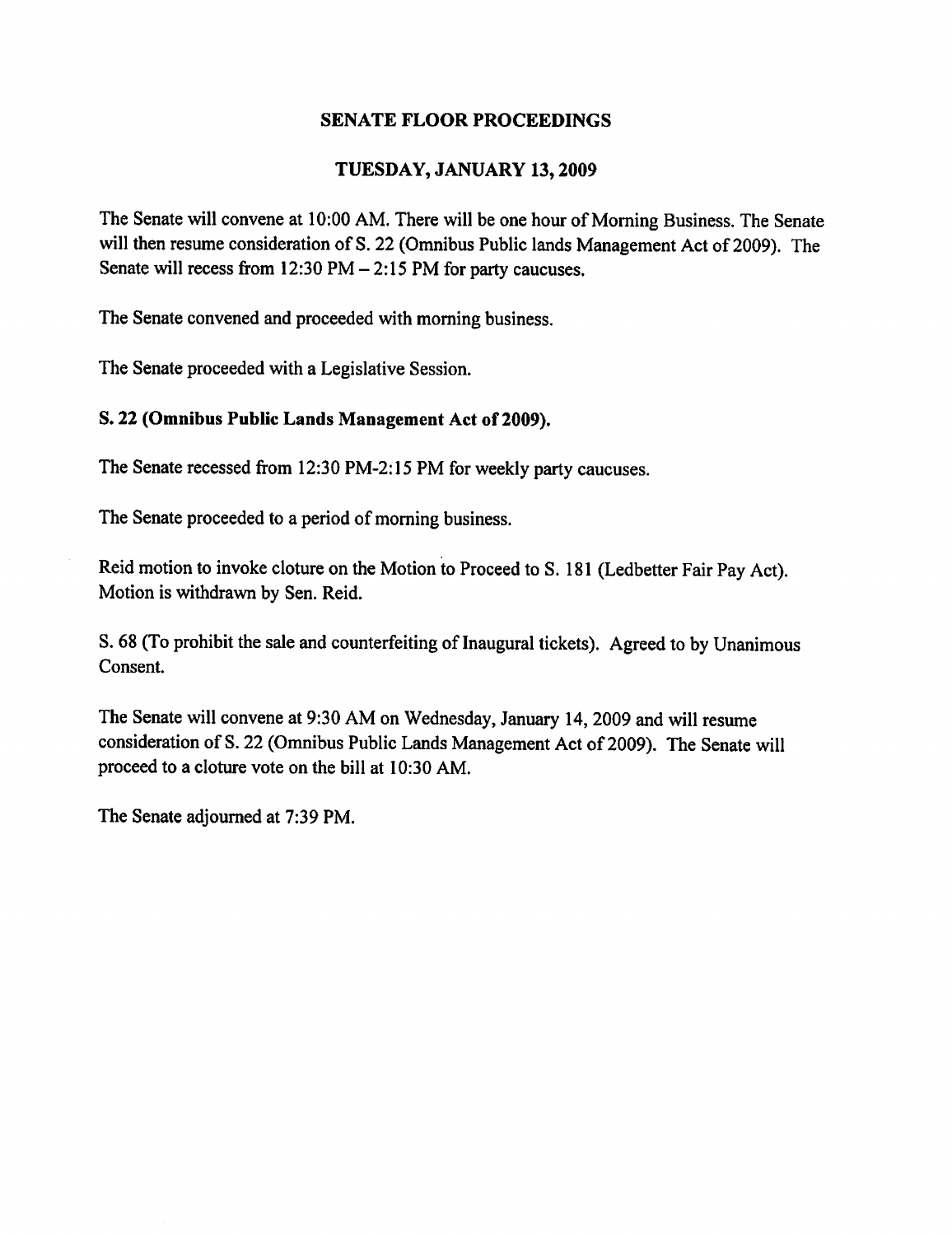## MONDAY, JANUARY 12, 2009

The Senate will convene at 2:00 PM and there will be a period of Morning Business for 1 hour to allow for tributes for the Republican Leader, Sen. Mitch McConnell who will be the longest serving Senator from Kentucky. The Senate will then resume the Motion to Proceed to S. 22 (Omnibus Public Lands Management Act of 2009).

The Senate convened and proceeded with Morning Business.

The Senate proceeded with a Legislative Session.

Motion to proceed to S. 22 (Omnibus Public Lands Management Act of 2009). The Motion to Proceed was agreed to.

## S. 22 (Omnibus Public Lands Management Act of 2009).

Reid amend #15 (). Yeas and nays ordered.

Reid  $2^{nd}$  degree amend #16 () to Reid amend #15 (). Yeas and nays ordered.

Reid Motion to commit the bill with Reid amendment #17 (). Yeas and nays ordered.

Reid amend #18 to the instructions to the Motion to Commit the bill. Yeas and nays ordered.

Reid  $2^{nd}$  degree #19 () to Reid amend #18 (). Yeas and navs ordered.

Reid filed a Cloture Motion on S. 22 (Omnibus Public Lands Management Act of 2009).

The Senate will convene at 10:00 AM on Tuesday, January 13, 2009. There will be one hour of Morning Business. The Senate will then resume consideration of S. 22 (Omnibus Public lands Management Act of 2009). The Senate will recess from  $12:30 \text{ PM} - 2:15 \text{ PM}$  for party caucuses.

The Senate adjourned at 7:10 PM.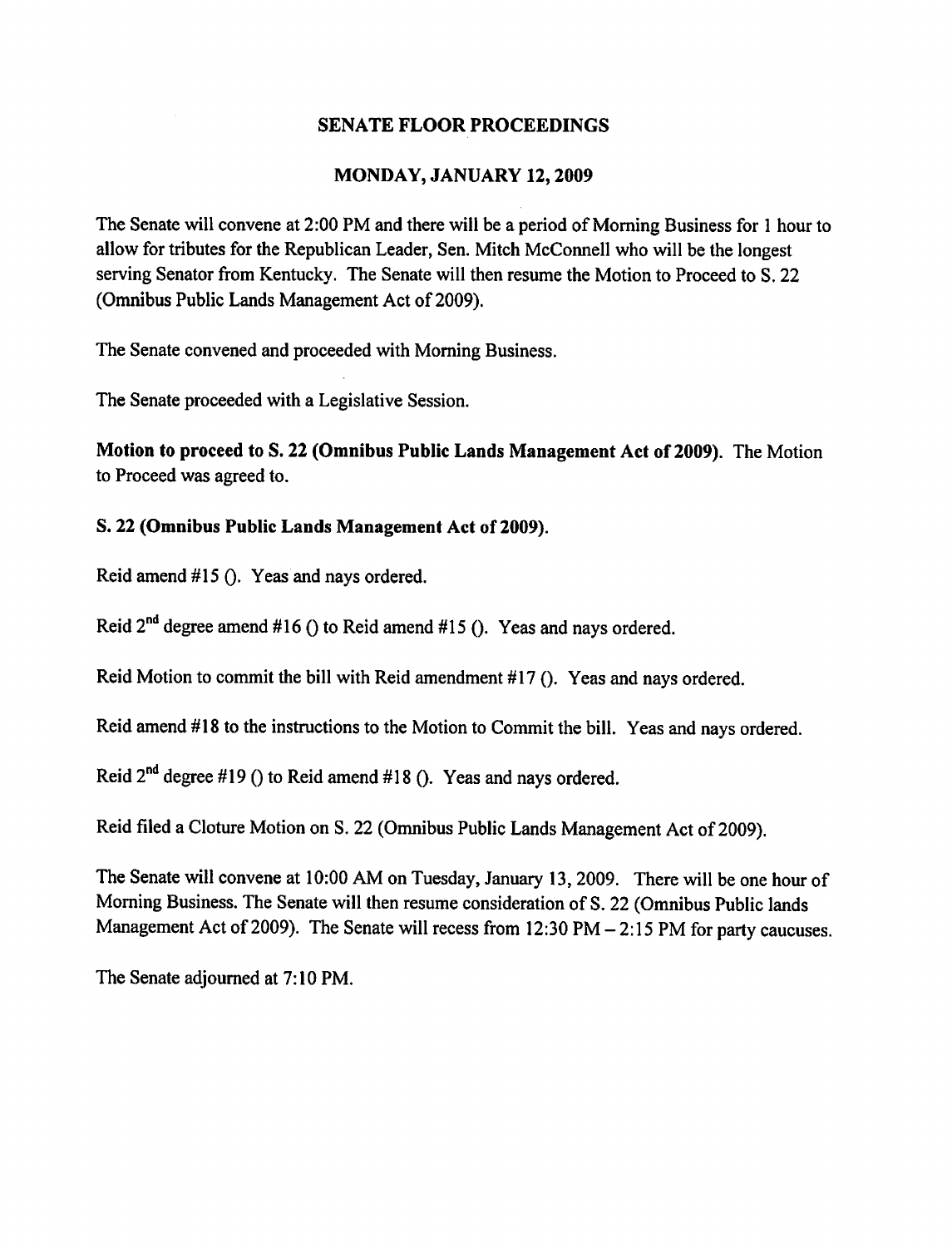## SUNDAY, JANUARY 11, 2009

The Senate will convene at 1:00 PM and will immediately resume consideration of the Motion to Proceed to S. 22 (Omnibus Public Lands Management Act of 2009). The Senate will proceed to a vote on the Motion to Invoke Cloture on the Motion to Proceed to the bill. There will be a Senate Democratic Caucus meeting at 2:45 PM.

The Senate convened and proceeded with a Legislative Session.

Motion to Proceed to S. 22 (Omnibus Public Lands Management Act of 2009). Motion to Invoke Cloture on the Motion to Proceed to the bill. The Motion to Invoke Cloture on the Motion to Proceed to S, 22 (Omnibus Public Lands Management Act of 2009) was agreed to by a vote of  $66 - 12$ .

Motion to Proceed to S. 22 (Omnibus Public Lands Management Act of 2009). The Senate is in post-cloture debate time. The post-cloture debate time on the Motion to Proceed will continue to run notwithstanding the adjournment of the Senate.

The Senate will convene at 2:00 PM on Monday, January 12, 2009. There will be a period of Morning Business for 1 hour to allow for tributes for the Republican Leader, Sen. Mitch McConnell who will be the longest serving Senator from Kentucky. The Senate will then resume the Motion to Proceed to S. 22 (Omnibus Public Lands Management Act of 2009).

The Senate adjourned at 2:25 PM.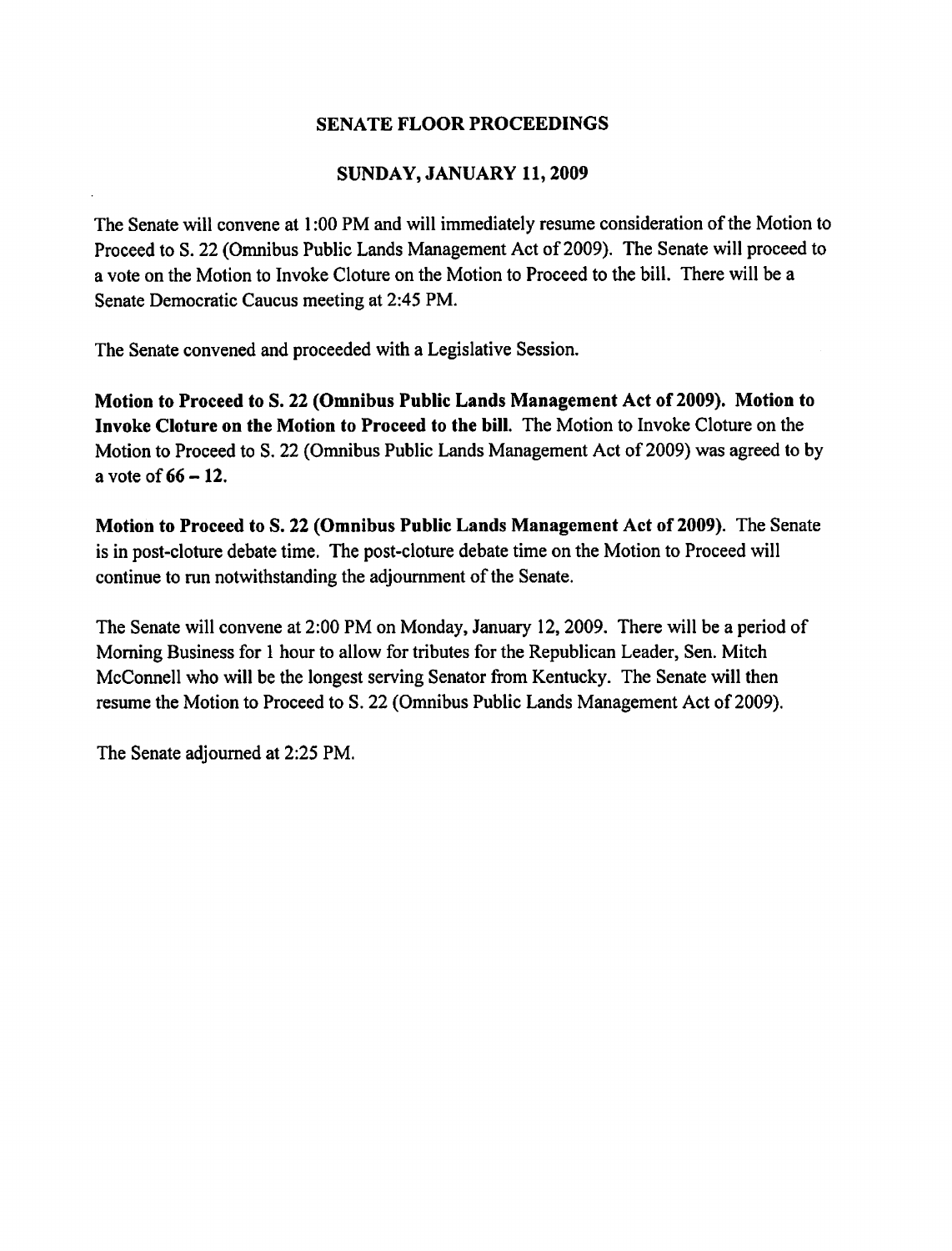## FRIDAY, JANUARY 9, 2009

The Senate will convene at 10:00 AM and will proceed with a period of Morning Business. Sen. Reid announced that there is a vote scheduled for 2:00 PM on Sunday, January 11, 2009. He further announced that the Democratic Caucus will meet at 2:45 PM on Sunday, January 11, 2009.

S. 181 (Amend the Civil Rights Act). The second reading of the bill was agreed to. Further consideration of the bill was objected to. The bill will be placed on the Senate calendar.

S. 182 (Amend the Fair Labor Standards Act). The second reading of the bill was agreed to. Further consideration of the bill was objected to. The bill will be placed on the Senate calendar.

## Motion to Proceed to S. 22 (Omnibus Public Lands Act of 2009).

At 2:40 PM, the official letter of resignation of Sen. Joseph Biden was read in the Senate.

Sen. Reid filed a Cloture Motion to accompany the Motion to Proceed to S. 22 (Omnibus Public Lands Management Act of 2009). The Motion to Invoke cloture will occur at 2:00 PM on Sunday, January, 11, 2009.

The Senate will recess until 1:00 PM on Sunday, January 11, 2009. The Senate will immediately resume consideration of the Motion to Proceed to S. 22 (Omnibus Public Lands Management Act of 2009). The Senate will proceed to a vote on the Motion to Invoke Cloture on the Motion to Proceed to the bill.

The Senate recessed at 2:45 PM.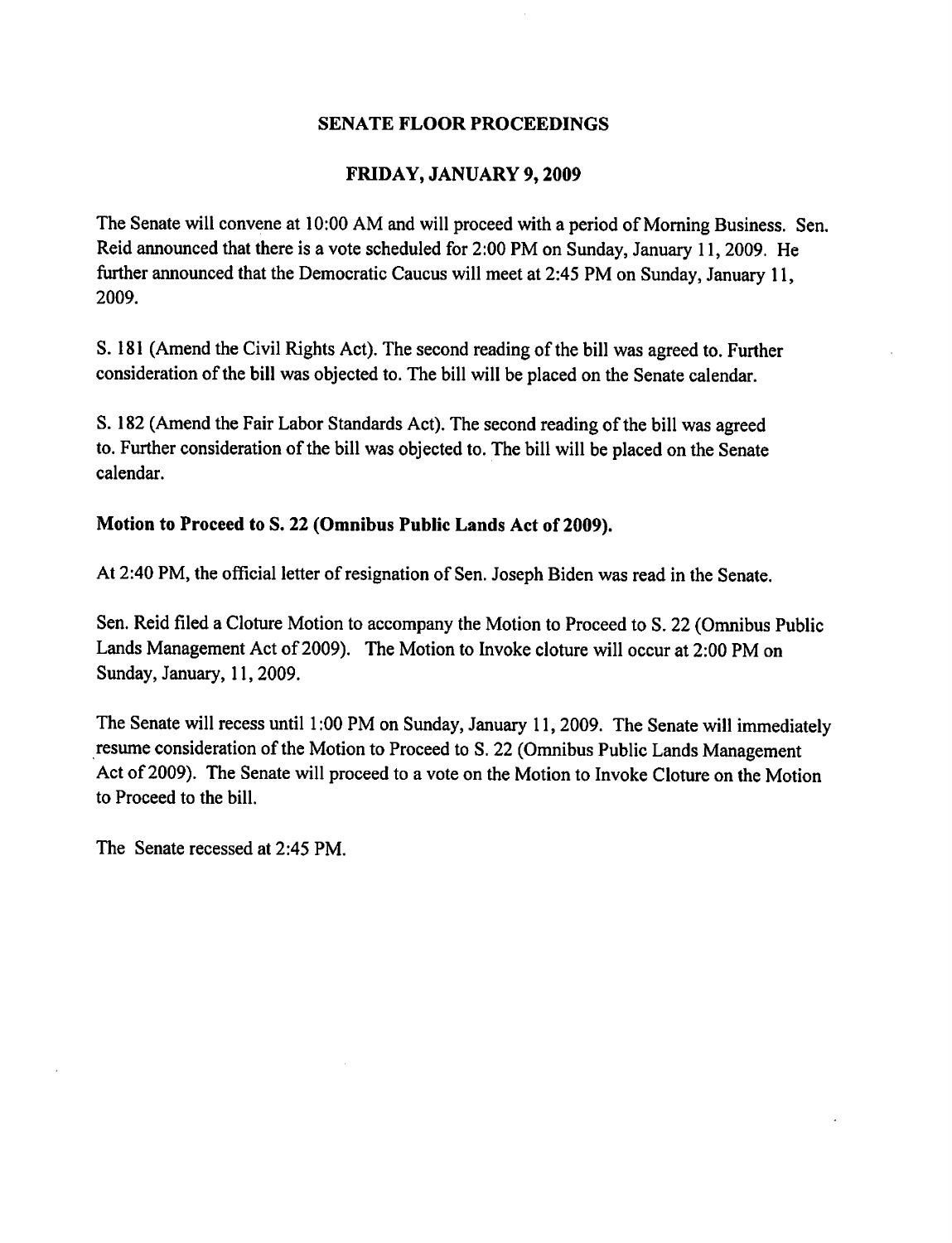## THURSDAY, JANUARY 8, 2009

The Senate will convene at 10:30 AM and will proceed with Morning Business. At 12:45 PM, Senators will gather in the Senate Chamber to proceed to the House Chamber as a body for a Joint Congressional Session. At 1:00 PM, there will be a Joint Session in order to count the Presidential Electoral College. The Senate will also recess from 3:30 PM – 4:45 PM in order to accommodate a special Democratic Caucus Meeting.

S. 22 (national wilderness preservation programs). The second reading of the bill was agreed to. Further consideration of the bill was objected to. The bill will be placed on the Senate calendar.

S. Res. 10 (Recognizing the right of Israel to defend itself against attacks from Gaza). Agreed to by voice vote.

The Senate recessed at 12:45 PM. Senators will gather in the Senate Chamber to proceed to the House Chamber as a body for a Joint Congressional Session. At 1:00 PM, there will be a Joint Session in order to count the Presidential Electoral College.

The Senate reconvened at 2:30 PM.

The Senate recessed from  $3:30\text{ PM} - 4:45\text{ PM}$  in order to accommodate a special Democratic Caucus Meeting.

The Senate reconvened at 4:45 PM.

S. Res. 11 (Authorize document production by the Department of Defense). Agreed to by voice vote.

S. 181 (Amend the Civil Rights Act). The first reading of the bill was agreed to. The second reading of the bill was objected to.

S. 182 (Amend the Fair Labor Standards Act). The first reading of the bill was agreed to. The second reading of the bill was objected to.

The Senate will convene at 10:00 AM on Friday, January 9, 2009. The Senate will proceed with a period of Morning Business. Sen. Reid announced that there is a vote scheduled for 2:00 PM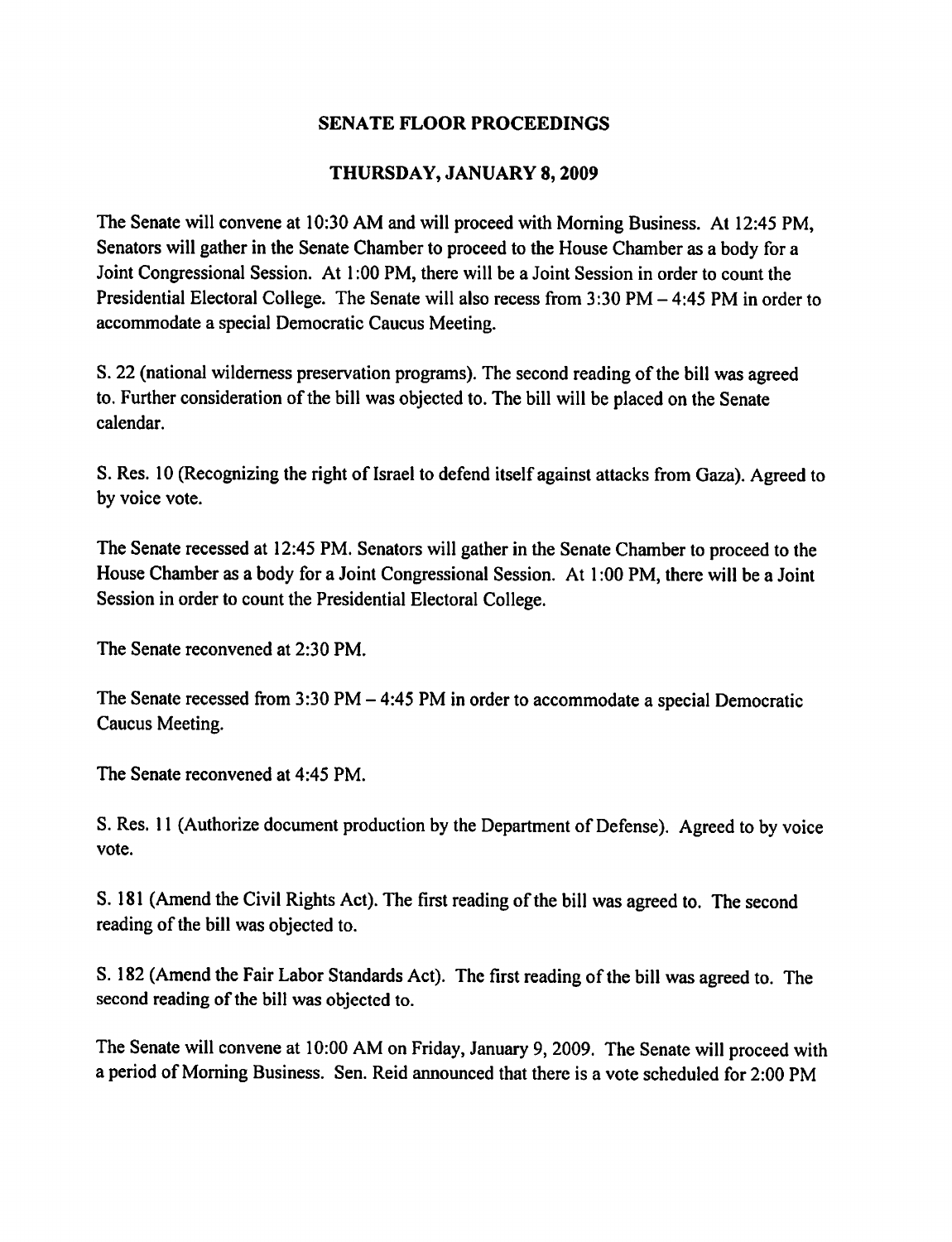on Sunday, January 11, 2009. He further announced that the Democratic Caucus will meet at 2:45 PM on Sunday, January 11, 2009.

 $\mathcal{L}_{\mathcal{L}}$ 

 $\sim$ 

 $\mathcal{L}$ 

 $\cdot$ 

The Senate recessed at 6:31 PM.

 $\label{eq:2.1} \frac{1}{\sqrt{2\pi}}\int_{0}^{\infty}\frac{1}{\sqrt{2\pi}}\left(\frac{1}{\sqrt{2\pi}}\right)^{2}d\mu.$ 

 $\mathcal{L}^{\mathcal{L}}$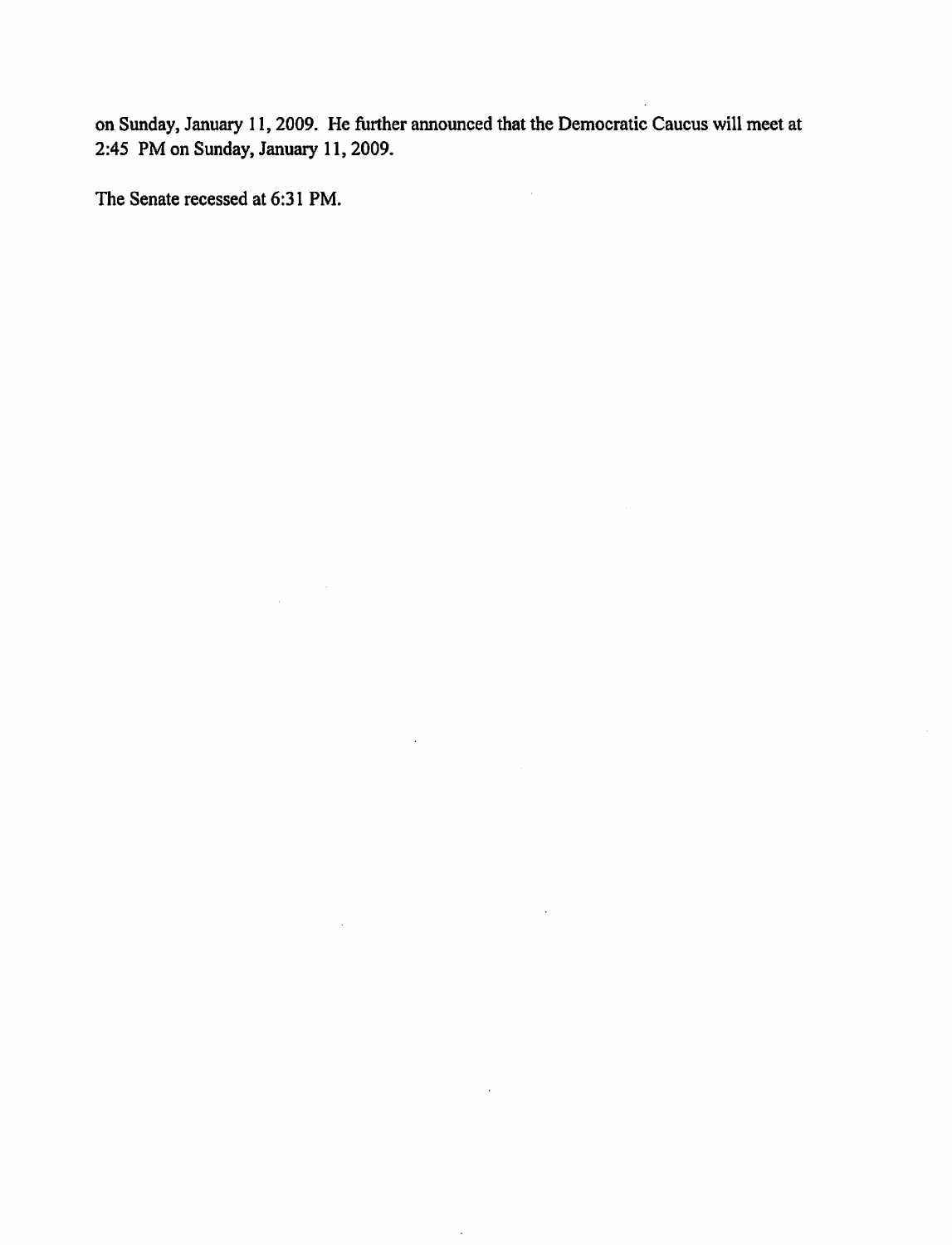# **SENATE FLOOR PROCEEDINGS** WEDNESDAY, JANUARY 7, 2009

The Senate will convene at 11:30 AM and will be in morning business. The Senate will recess from 12:30 to 2:15 PM for the party lunches.

The Senate convened and proceeded to a period of Morning Business.

S. 22 (national wilderness preservation programs). The first reading of the bill was agreed to. The second reading of the bill was objected to.

The following bills were considered en bloc:

S. 1 (Bill to create jobs, restore economic growth, and strengthen America's middle class through measures that modernize the nation's infrastructure). The second reading of the bill was agreed to. Further consideration of the bill was objected to. The bill will be placed on the Senate calendar.

S. 2 (Bill to improve lives of middle-class families and provide greater opportunity to achieve the American dream). The second reading of the bill was agreed to. Further consideration of the bill was objected to. The bill will be placed on the Senate calendar.

S. 3 (A bill to protect homeowners and consumers by reducing foreclosures, ensuring the availability of credit for homeowners, businesses, and consumers, and reforming the financial regulatory system, and for other purposes). The second reading of the bill was agreed to. Further consideration of the bill was objected to. The bill will be placed on the Senate calendar.

S. 4 (A bill to guarantee affordable, quality health coverage for all Americans). The second reading of the bill was agreed to. Further consideration of the bill was objected to. The bill will be placed on the Senate calendar.

S. 5 (A bill to improve the economy and security of the United States by reducing the dependence of the U.S. on foreign energy sources). The second reading of the bill was agreed to. Further consideration of the bill was objected to. The bill will be placed on the Senate calendar. S. 6 (A bill to enhance the national security of the United States).

S. 7 (A bill to expand educational opportunities for all Americans by increasing access to highquality early childhood education and after school programs). The second reading of the bill was agreed to. Further consideration of the bill was objected to. The bill will be placed on the Senate calendar.

S. 8 (A bill to return the Government to the people by reviewing controversial "midnight" regulations" issued in the waning days of the Bush Administration). The second reading of the bill was agreed to. Further consideration of the bill was objected to. The bill will be placed on the Senate calendar.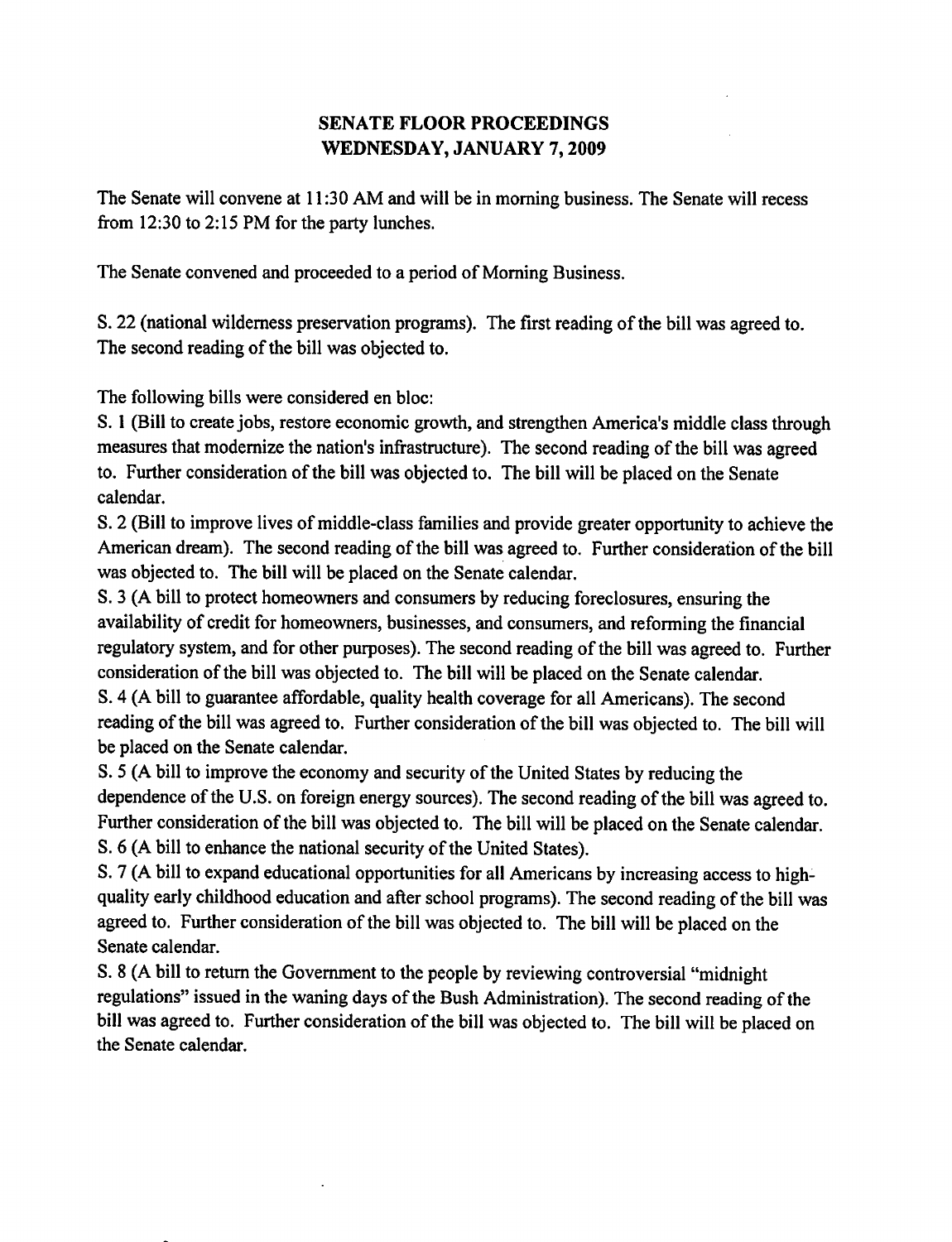S. 9 (A bill to strengthen the U.S. economy, provide for more effective border employment enforcement, and for other purposes). The second reading of the bill was agreed to. Further consideration of the bill was objected to. The bill will be placed on the Senate calendar. S. 10 (A bill to restore fiscal discipline and begin to address the long-term fiscal challenges facing the United States). The second reading of the bill was agreed to. Further consideration of the bill was objected to. The bill will be placed on the Senate calendar.

S. 33 (A bill to amend the Internal Revenue Code of 1986). The second reading of the bill was agreed to. Further consideration of the bill was objected to. The bill will be placed on the Senate calendar.

S. 34 (A bill to prevent the FCC from repromulgating the fairness doctrine). The second reading of the bill was agreed to. Further consideration of the bill was objected to. The bill will be placed on the Senate calendar.

The Senate recessed at 12:35 PM for party caucuses.

The Senate reconvened at 2:15 PM and recessed subject to the call of the Chair.

The Senate reconvened at 3:00 PM.

The Senate will convene at 10:30 AM on Thursday, January 8, 2009. The Senate will proceed with Morning Business. At 12:45 PM, Senators will gather in the Senate Chamber to procced to the House Chamber as a body for a Joint Congressional Session. At 1:00 PM, there will be a Joint Session in order to count the Presidential Electoral College. The Senate will also recess from  $3:30$  PM  $-$  4:45 PM in order to accommodate a special Democratic Caucus Meeting.

The Senate adjourned at 7:10 PM.